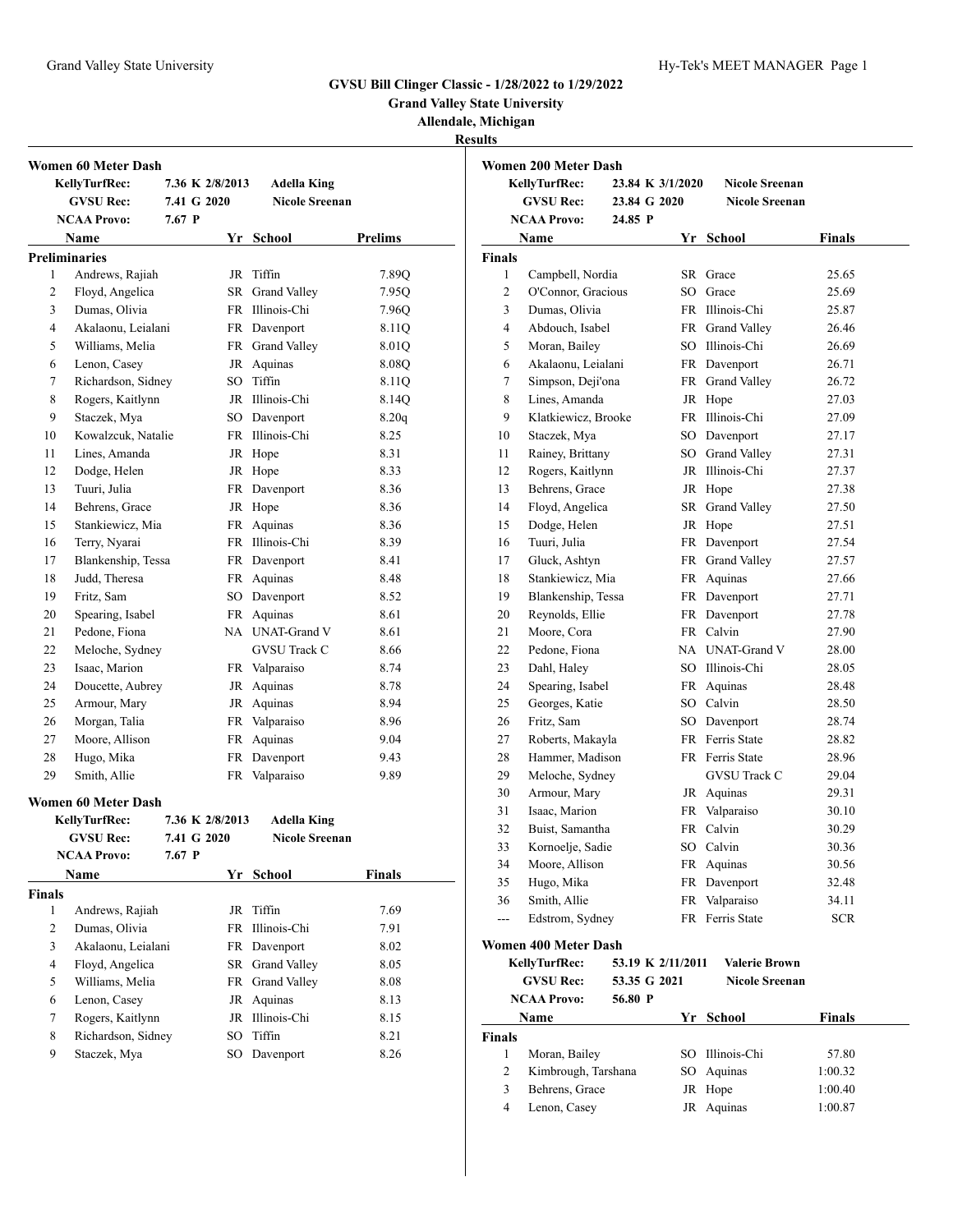## **Grand Valley State University Allendale, Michigan Results**

| Finals  (Women 400 Meter Dash) |                     |     |                     |            |  |  |  |  |
|--------------------------------|---------------------|-----|---------------------|------------|--|--|--|--|
|                                | Name                | Yr  | School              | Finals     |  |  |  |  |
| 5                              | Gouin, Amelia       | NA. | <b>UNAT-Grand V</b> | 1:01.09    |  |  |  |  |
| 6                              | Klatkiewicz, Brooke | FR  | Illinois-Chi        | 1:01.74    |  |  |  |  |
| 7                              | Johnston, Paige     | FR  | Grand Valley        | 1:02.21    |  |  |  |  |
| 8                              | Chappell, Kyla      | SO  | Davenport           | 1:02.27    |  |  |  |  |
| 9                              | Boettcher, Erin     | FR  | Davenport           | 1:03.28    |  |  |  |  |
| 10                             | Haseley, Anna       | SR  | Hope                | 1:04.05    |  |  |  |  |
| 11                             | Timperman, Julie    | JR  | Hope                | 1:04.10    |  |  |  |  |
| 12                             | Moore, Madeline     | SO  | Hope                | 1:04.15    |  |  |  |  |
| 13                             | Hall, Sophie        | SR  | Hope                | 1:05.50    |  |  |  |  |
| 14                             | Scollard, Hayley    | SR. | Hope                | 1:05.88    |  |  |  |  |
| 15                             | Doucette, Aubrey    | JR  | Aquinas             | 1:05.91    |  |  |  |  |
| 16                             | Shannon, Aislyn     | FR  | Davenport           | 1:06.03    |  |  |  |  |
| 17                             | Fredrick, Emily     | FR  | Ferris State        | 1:06.73    |  |  |  |  |
| 18                             | Muth, Kayla         | FR  | Ferris State        | 1:07.20    |  |  |  |  |
| 19                             | Kloostra, Erin      | SR  | Hope                | 1:07.82    |  |  |  |  |
| 20                             | Morgan, Talia       | FR  | Valparaiso          | 1:10.72    |  |  |  |  |
| 21                             | Davis, Olivia       | FR  | Davenport           | 1:11.90    |  |  |  |  |
| 22                             | Smelker, Taylor     | JR  | Calvin              | 1:13.66    |  |  |  |  |
|                                | Edstrom, Sydney     | FR  | Ferris State        | <b>SCR</b> |  |  |  |  |

#### **Women 800 Meter Run**

**KellyTurfRec: 2:03.79 K 2/11/2011 Rebecca Addison GVSU Rec: 2:05.09 G 2019 Rachael Walters**

|               | <b>NCAA Provo:</b><br>$2:14.51$ P |           |                     |               |
|---------------|-----------------------------------|-----------|---------------------|---------------|
|               | Name                              |           | Yr School           | <b>Finals</b> |
| <b>Finals</b> |                                   |           |                     |               |
| 1             | Pedzinski, Emily                  |           | SR Unattached       | 2:11.73P      |
| 2             | Chapko, Taryn                     | <b>FR</b> | Grand Valley        | 2:12.00P      |
| 3             | Sall, Delaney                     | SO.       | Calvin              | 2:13.10P      |
| 4             | Cleveland, Cameron                | SO.       | Grand Valley        | 2:14.56       |
| 5             | Mitchell, Maria                   |           | FR Grand Valley     | 2:15.30       |
| 6             | Nesbitt, Sydney                   |           | FR Grand Valley     | 2:15.50       |
| 7             | Whitney, Maggie                   |           | JR Aquinas          | 2:16.89       |
| 8             | McLaughlin, Molly                 | SO.       | Grand Valley        | 2:18.68       |
| 9             | Sauder, Kylie                     | <b>FR</b> | Grace               | 2:19.08       |
| 10            | McAloon, Paige                    | <b>FR</b> | Grand Valley        | 2:19.99       |
| 11            | Hill, Jeannee                     |           | JR Grand Valley     | 2:20.36       |
| 12            | Wojcikiewicz, Kate                | SO.       | Illinois-Chi        | 2:20.62       |
| 13            | Sweet, Grace                      | JR        | Aquinas             | 2:21.04       |
| 14            | Jankowski, Ellie                  | JR        | Hope                | 2:21.22       |
| 15            | Bodine, Hannah                    | NA        | <b>UNAT-Grand V</b> | 2:21.38       |
| 16            | Schamanek, Jessica                | SO.       | Hope                | 2:21.79       |
| 17            | Dorn, Erin                        | SO.       | Davenport           | 2:22.30       |
| 18            | Feldpausch, Danae                 |           | FR Ferris State     | 2:22.97       |
| 19            | Baryo, Ella                       |           | FR Davenport        | 2:23.39       |
| 20            | Adams, Makenzie                   | <b>JR</b> | Grace               | 2:24.64       |
| 21            | Englund, Daisy                    |           | FR Ferris State     | 2:24.83       |
| 22            | Aurand, Grace                     | SO.       | Valparaiso          | 2:25.28       |
| 23            | Hulstedt, Anna                    | SO.       | Grace               | 2:25.37       |
| 24            | Hancock, Autumn                   | JR        | Davenport           | 2:25.63       |
| 25            | Westfall, Katherine               |           | SO Grand Valley     | 2:26.12       |
| 26            | Crofoot, Kara                     | FR        | Grand Valley        | 2:27.95       |
| 27            | Donahue, Maranda                  | SR.       | Valparaiso          | 2:28.22       |

| 28  | Buckland, Grace     | FR | Davenport           | 2:28.75    |
|-----|---------------------|----|---------------------|------------|
| 29  | Tebben, Natalie     | FR | Calvin              | 2:29.50    |
| 30  | Gardner, Ella       | FR | Davenport           | 2:30.54    |
| 31  | Price, Libby        | SR | Illinois-Spr        | 2:31.87    |
| 32  | Lingenfelter, Emma  | SO | Grace               | 2:32.00    |
| 33  | Sysol, Lauren       | FR | Hope                | 2:32.15    |
| 34  | Friesen, Tara       | JR | Grace               | 2:32.85    |
| 35  | Huey, Kaylee        | FR | Ferris State        | 2:33.57    |
| 36  | Kuhlmann, Kennedy   | FR | Hope                | 2:34.28    |
| 37  | Struck, Maddy       | FR | Hope                | 2:35.15    |
| 38  | Taylor, Laura       | FR | Hope                | 2:35.21    |
| 39  | Scott, Emily        | SO | Hope                | 2:36.33    |
| 40  | Helmus, Maddie      | FR | Calvin              | 2:36.68    |
| 41  | Unger, Emily        | JR | Hope                | 2:37.38    |
| 42  | DenBleyker, Kirsten | FR | Calvin              | 2:39.57    |
| 43  | Kroeze, Hanna       | FR | Davenport           | 2:41.84    |
| 44  | Dailey, Molly       |    | FR Davenport        | 2:52.31    |
| --- | Fuerst, Morgan      | NA | <b>UNAT-Grand V</b> | <b>DNF</b> |
| --- | Chandler, Breanna   | FR | Illinois-Spr        | <b>SCR</b> |
|     | Richards, Olivia    |    | FR Davenport        | <b>SCR</b> |
|     |                     |    |                     |            |

### **Women 1 Mile Run**

#### **KellyTurfRec: 4:34.28 K 1/31/2015 Leah O'Connor GVSU Rec: 4:39.34 G 2019 Allie Ludge NCAA Provo: 4:58.15 P**

| Name          |                   | Yr        | <b>School</b>       | <b>Finals</b> |  |  |
|---------------|-------------------|-----------|---------------------|---------------|--|--|
| <b>Finals</b> |                   |           |                     |               |  |  |
| 1             | O'Malley, Klaudia |           | SO Grand Valley     | 4:48.34P      |  |  |
| 2             | Becker, Hannah    | JR        | <b>Grand Valley</b> | 4:52.23P      |  |  |
| 3             | Macadam, Ines     | SO        | Tiffin              | 4:54.77P      |  |  |
| 4             | Esarco, Gloria    |           | SR Illinois-Spr     | 5:09.41       |  |  |
| 5             | Aurand, Grace     |           | SO Valparaiso       | 5:13.11       |  |  |
| 6             | Tucker, Heleyna   | JR        | Hope                | 5:16.66       |  |  |
| 7             | Brock, Hanna      |           | FR Ferris State     | 5:19.59       |  |  |
| 8             | Martinez, Daniela |           | FR Illinois-Chi     | 5:21.53       |  |  |
| 9             | Macadam, Greta    | FR        | Tiffin              | 5:25.61       |  |  |
| 10            | Scott, Emily      | SO        | Hope                | 5:27.42       |  |  |
| 11            | Hasty, Lauren     |           | NA UNAT-Grand V     | 5:28.04       |  |  |
| 12            | Quillan, Olivia   |           | SO Hope             | 5:28.29       |  |  |
| 13            | Gorman, Elizabeth | SO        | Hope                | 5:30.51       |  |  |
| 14            | Anderson, Jade    | FR        | Illinois-Spr        | 5:34.40       |  |  |
| 15            | Ogburn, Cassandra |           | SO Illinois-Chi     | 5:35.13       |  |  |
| 16            | Delaney, Callie   |           | JR Ferris State     | 5:35.76       |  |  |
| 17            | Taylor, Laura     | <b>FR</b> | Hope                | 5:37.99       |  |  |
| 18            | Cole, Katie       | SO        | Hope                | 5:38.13       |  |  |
| 19            | Struck, Maddy     | <b>FR</b> | Hope                | 5:40.68       |  |  |
| 20            | Fedewa, Anna      | <b>FR</b> | Aquinas             | 5:43.01       |  |  |
| 21            | Droski, Katrina   |           | JR Ferris State     | 5:44.23       |  |  |
| 22            | Unger, Emily      | JR        | Hope                | 5:46.26       |  |  |
| 23            | Kuhlmann, Kennedy | FR        | Hope                | 5:47.76       |  |  |
| 24            | Suttles, Morgan   | JR        | Illinois-Spr        | 5:48.82       |  |  |
| 25            | Stewart, Karsyn   | <b>FR</b> | Grace               | 5:49.17       |  |  |
| 26            | McManus, Emily    | JR        | Aquinas             | 5:49.67       |  |  |
| 27            | Steenstra, Morgan | FR        | Davenport           | 5:54.54       |  |  |
| 28            | Jenkins, Jodi     |           | <b>GVSU Track C</b> | 5:55.33       |  |  |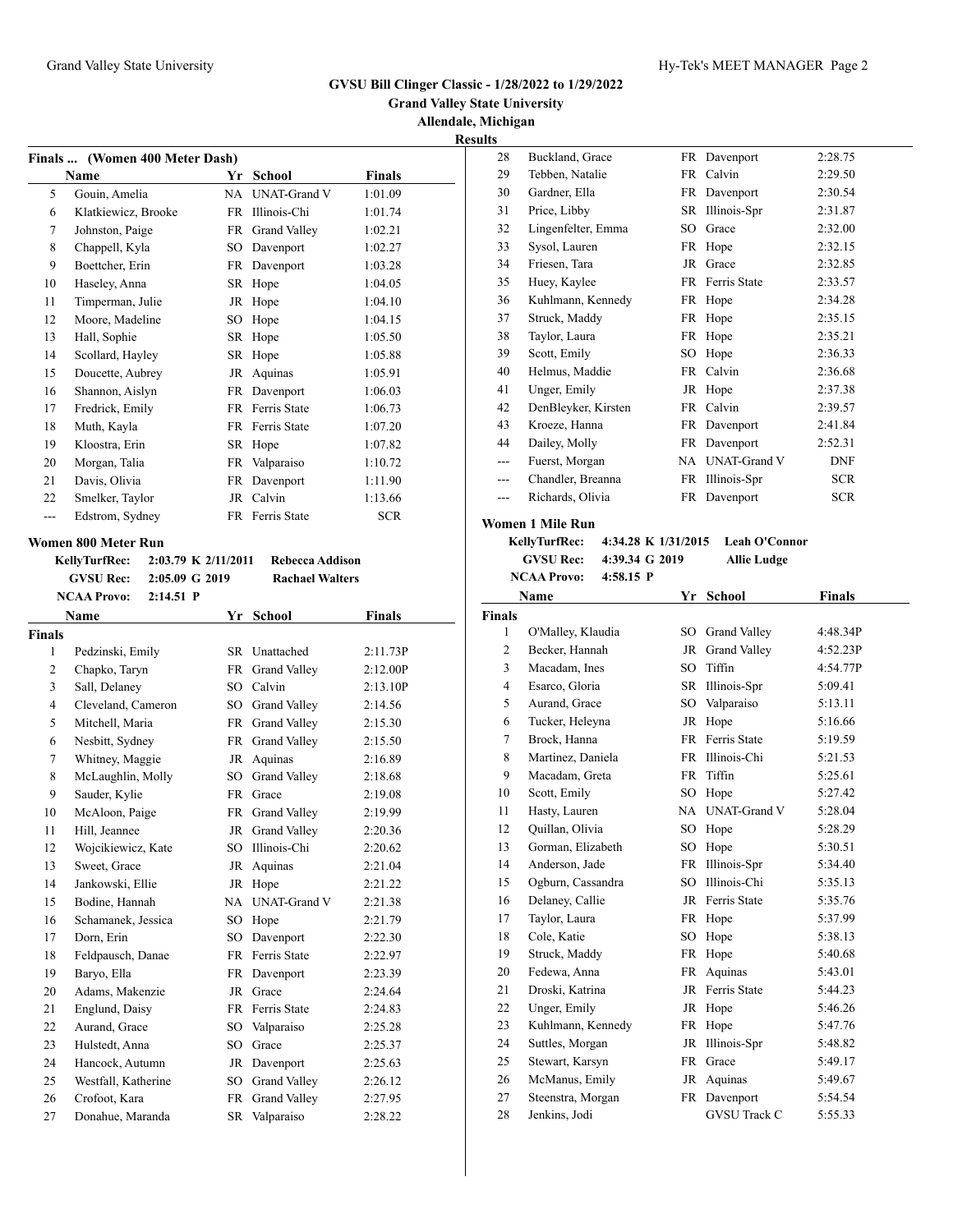**Grand Valley State University**

**Allendale, Michigan**

**Results**

|               |                                      |                 |                        |               | R |
|---------------|--------------------------------------|-----------------|------------------------|---------------|---|
|               | Finals  (Women 1 Mile Run)           |                 |                        |               |   |
|               | Name                                 |                 | Yr School              | <b>Finals</b> |   |
| 29            | Creed, Layla                         | FR.             | Ferris State           | 6:01.86       |   |
| 30            | Gray, Hannah                         |                 | SR Hope                | 6:03.20       |   |
| 31            | Castillo, Becci                      |                 | FR Ferris State        | 6:20.38       |   |
| ---           | Fuerst, Morgan                       |                 | NA UNAT-Grand V        | <b>DNF</b>    |   |
|               | Women 3000 Meter Run                 |                 |                        |               |   |
|               | KellyTurfRec:<br>8:59.44 K 1/22/2016 |                 | <b>Leah O'Connor</b>   |               |   |
|               | <b>GVSU Rec:</b><br>9:18.04 G 2019   |                 | <b>Allie Ludge</b>     |               |   |
|               | <b>NCAA Provo:</b><br>$9:58.36$ P    |                 |                        |               |   |
|               | Name                                 |                 | Yr School              | Finals        |   |
| <b>Finals</b> |                                      |                 |                        |               |   |
| 1             | Heeringa, Sadie                      |                 | JR Calvin              | 9:41.32P      |   |
| 2             | Gockley, Jessica                     |                 | SR Grand Valley        | 9:41.91P      |   |
| 3             | Christy, Taryn                       |                 | JR Illinois-Spr        | 9:50.79P      |   |
| 4             | Howell, Landyn                       |                 | FR Grand Valley        | 9:54.35P      |   |
| 5             | Pagone, Grace                        |                 | JR Grand Valley        | 9:57.14P      |   |
| 6             | Adler, Hannah                        |                 | JR Aquinas             | 10:03.34      |   |
| 7             | Amthor, Lynsey                       |                 | SO Grand Valley        | 10:07.75      |   |
| 8             | Karpukhno, Lyudmyla                  |                 | SO Grand Valley        | 10:11.57      |   |
| 9             | Markham, Rebecca                     |                 | SO Hope                | 10:12.66      |   |
| 10            | Allman, Jenna                        |                 | SO Calvin              | 10:12.82      |   |
| 11            | Ebright, Madison                     |                 | NA UNAT-Grand V        | 10:14.85      |   |
| 12            | Mejia, Teresa                        |                 | JR Illinois-Chi        | 10:17.31      |   |
| 13            | Koetje, Michelle                     |                 | NA UNAT-Grand V        | 10:21.43      |   |
| 14            | Everhart-Deckard, Emma               |                 | FR Grand Valley        | 10:31.82      |   |
| 15            | Brownrigg, Mackenzie                 |                 | JR Unattached          | 10:32.07      |   |
| 16            | Mason, Anna                          |                 | SO Hope                | 10:32.28      |   |
| 17            | O'Malley, Maggie                     |                 | NA UNAT-Grand V        | 10:35.58      |   |
| 18            | Kubiak, Sydney                       |                 | SO Ferris State        | 10:36.87      |   |
| 19            | Winiarski, Brynne                    |                 | JR Calvin              | 10:42.90      |   |
| 20            | Campbell-Watt, Rosie                 |                 | FR Illinois-Chi        | 10:44.75      |   |
| 21            | Boyle, Jenna                         |                 | FR Illinois-Chi        | 10:49.17      |   |
| 22            | Brock, Hanna                         |                 | FR Ferris State        | 11:03.75      |   |
| 23            | Quillan, Olivia                      | SO              | Hope                   | 11:06.06      |   |
| 24            | McLaughlin, Maggie                   | FR              | Grand Valley           | 11:06.53      |   |
| 25            | Strauss, Melanea                     |                 | <b>FR</b> Ferris State | 11:07.20      |   |
| 26            | Loucks, Hannah                       | JR              | Ferris State           | 11:11.23      |   |
| 27            | Roeglin, Ellie                       | SO              | Valparaiso             | 11:15.46      |   |
| 28            | Gorman, Elizabeth                    | SO <sub>1</sub> | Hope                   | 11:16.38      |   |
| 29            | Thomsen, Alexa                       | JR              | Illinois-Spr           | 11:18.08      |   |
| 30            | Schroeder, Riley                     | FR              | Davenport              | 11:29.25      |   |
| 31            | Akin, Claire                         | FR              | Davenport              | 11:29.40      |   |
| 32            | Cole, Katie                          | SO              | Hope                   | 11:40.86      |   |
| 33            | Sinnaeve, Lauren                     | SO.             | Ferris State           | 11:47.74      |   |
| 34            | Delaney, Callie                      | JR              | Ferris State           | 11:48.14      |   |
| 35            | Kolb, Caroline                       | FR              | Grace                  | 11:52.73      |   |
| 36            | Wagoner, Ellie                       | SO              | Grace                  | 12:16.36      |   |

| -50     | wagoner, Ellie    | SU Grace |                 | 12:10.30   |
|---------|-------------------|----------|-----------------|------------|
| 37      | Lamborne, Alivia  |          | FR Davenport    | 12:30.52   |
| $   \,$ | O'Malley, Klaudia |          | SO Grand Valley | <b>DNF</b> |
| $---$   | Fee, Rylee        |          | FR Illinois-Chi | <b>SCR</b> |
|         |                   |          |                 |            |

|                | Women 5000 Meter Run          |            |                  |                         |                            |
|----------------|-------------------------------|------------|------------------|-------------------------|----------------------------|
|                | KellyTurfRec:                 |            | 15:42.31 K 2015  | <b>Nicole Sifuentes</b> |                            |
|                | <b>GVSU Rec:</b>              |            | 16:01.53 G 2016  | <b>Kendra Foley</b>     |                            |
|                | NCAA Provo:                   | 17:26.42 P |                  |                         |                            |
|                | Name                          |            |                  | Yr School               | Finals                     |
| <b>Finals</b>  |                               |            |                  |                         |                            |
| 1              | Proctor, Kimberly             |            | SR               | <b>GRD</b> Elite        | 18:15.60                   |
| 2              | Hiatt, Mallory                |            |                  | SO Grace                | 18:34.56                   |
| 3              | Sanchez, Alexandria           |            |                  | Unattached              | 18:40.93                   |
| $\overline{4}$ | Gough, Megan                  |            |                  | JR Aquinas              | 18:45.73                   |
| 5              | Kuiper, Maria                 |            |                  | Unattached              | 18:56.44                   |
| 6              | Acker, Katie                  |            |                  | FR Grace                | 19:16.93                   |
| 7              | Topolinski, Amelia            |            |                  | SO Ferris State         | 19:21.59                   |
| 8              | West, Emma                    |            |                  | FR Illinois-Spr         | 19:27.57                   |
| 9              | Grant, Hanna                  |            | JR               | Aquinas                 | 19:28.37                   |
| 10             | Deitering, Paige              |            |                  | JR Ferris State         | 19:36.44                   |
| 11             | Robleski, Julia               |            |                  | SR Hope                 | 20:16.69                   |
| 12             | Wilson, Julianna              |            | SO               | Davenport               | 20:17.77                   |
| 13             | Guay, Cierra                  |            | FR               | Davenport               | 20:31.26                   |
| 14             | Skidmore, Madelyn             |            | SO               | Grace                   | 20:55.38                   |
| 15             | Johnson, Kaelyn               |            |                  | JR Grace                | 21:12.33                   |
|                | <b>Women 60 Meter Hurdles</b> |            |                  |                         |                            |
|                | KellyTurfRec:                 |            | 8.13 K 2/19/2016 |                         | <b>Candice Davis Price</b> |
|                | <b>GVSU Rec:</b>              |            | 8.29 G 2009      | <b>Candice Wheat</b>    |                            |
|                | <b>NCAA Provo:</b>            | 8.83 P     |                  |                         |                            |
|                | Name                          |            |                  | Yr School               | <b>Prelims</b>             |
|                | <b>Preliminaries</b>          |            |                  |                         |                            |
| 1              | Courser, Corrina              |            |                  | FR Grand Valley         | 8.86Q                      |
| 2              | Andrews, Rajiah               |            | JR               | Tiffin                  | 8.93Q                      |
| 3              | Barkocy, Brooke               |            |                  | FR Grand Valley         | 8.95q                      |
| $\overline{4}$ | Kimbrough, Tarshana           |            | SO               | Aquinas                 | 9.14q                      |
| 5              | Rainey, Brittany              |            | SO               | <b>Grand Valley</b>     | 9.20q                      |
| 6              | Eby, Alex                     |            |                  | JR Davenport            | 9.51q                      |
| 7              | Judd, Theresa                 |            |                  | FR Aquinas              | 9.68q                      |
| 8              | Rispress, Stacia              |            |                  | SO Davenport            | 9.68q                      |
| 9              | Allman, Madelyn               |            |                  | FR Grand Valley         | 9.99q                      |
| 10             | Sokol, Josephine              |            |                  | FR Davenport            | 10.11                      |
| 11             | Wilkinson, Claudia            |            |                  | FR Ferris State         | 10.16                      |
| 12             | Scollard, Hayley              |            |                  | SR Hope                 | 10.67                      |
|                | <b>Women 60 Meter Hurdles</b> |            |                  |                         |                            |
|                | KellyTurfRec:                 |            | 8.13 K 2/19/2016 |                         | <b>Candice Davis Price</b> |
|                | <b>GVSU Rec:</b>              |            | 8.29 G 2009      | <b>Candice Wheat</b>    |                            |
|                | <b>NCAA Provo:</b>            | 8.83 P     |                  |                         |                            |
|                | Name                          |            |                  | Yr School               | <b>Finals</b>              |
| Finals         |                               |            |                  |                         |                            |
| 1              | Andrews, Rajiah               |            | JR               | Tiffin                  | 8.82P                      |
| 2              | Courser, Corrina              |            |                  | FR Grand Valley         | 8.94                       |
| 3              | Barkocy, Brooke               |            |                  | FR Grand Valley         | 9.06                       |
| $\overline{4}$ | Kimbrough, Tarshana           |            |                  | SO Aquinas              | 9.16                       |
| 5              | Rainey, Brittany              |            |                  | SO Grand Valley         | 9.30                       |
| 6              | Eby, Alex                     |            |                  | JR Davenport            | 9.58                       |
| 7              | Rispress, Stacia              |            |                  | SO Davenport            | 9.58                       |
|                |                               |            |                  |                         |                            |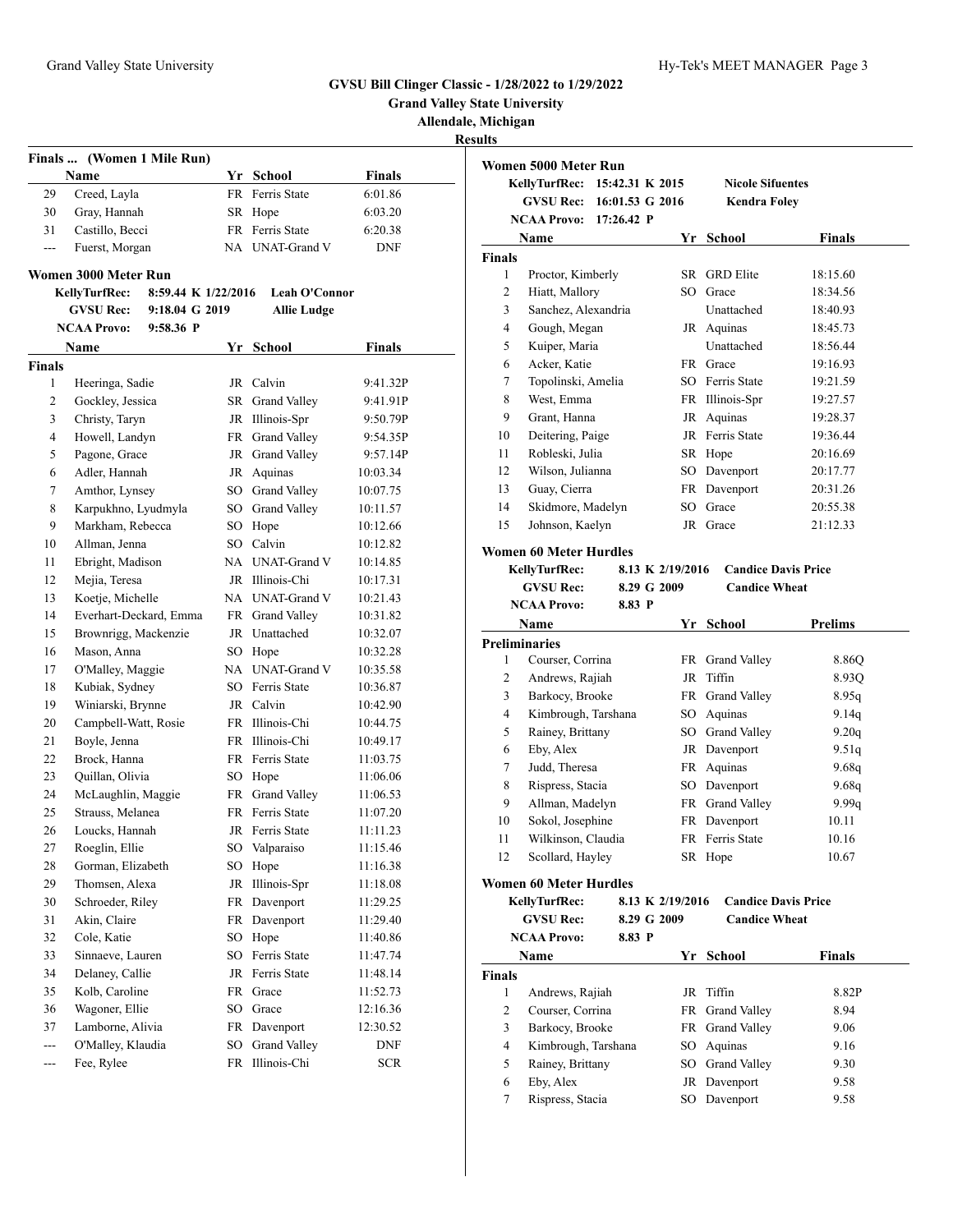7 Eby, Alex JR Davenport J3.50m 8 Baynes, Shaily FR Aquinas 3.35m

|               |                                     |                  |                               | <b>Grand Valley State University</b>                           |                   |                           |                         |
|---------------|-------------------------------------|------------------|-------------------------------|----------------------------------------------------------------|-------------------|---------------------------|-------------------------|
|               |                                     |                  |                               | Allendale, Michigan<br><b>Results</b>                          |                   |                           |                         |
|               | Finals  (Women 60 Meter Hurdles)    |                  |                               | 15<br>Hope                                                     |                   | $\mathbf C$               | 4:31.66                 |
|               | Name                                | Yr School        | <b>Finals</b>                 | 1) Hall, Sophie SR                                             |                   | 2) Lines, Amanda JR       |                         |
| 8             | Judd, Theresa                       | FR Aquinas       | 9.65                          | 3) Sysol, Lauren FR                                            |                   | 4) Kloostra, Erin SR      |                         |
| 9             | Allman, Madelyn                     | FR Grand Valley  | 9.68                          | Hope<br>16                                                     |                   | D                         | 4:38.75                 |
|               |                                     |                  |                               | 1) Scott, Emily SO                                             |                   |                           | 2) Kuhlmann, Kennedy FR |
|               | Women 4x400 Meter Relay             |                  |                               | 3) Taylor, Laura FR                                            |                   | 4) Unger, Emily JR        |                         |
|               | KellyTurfRec:<br>3:39.15 K 2/8/2019 |                  | Baynard, Smith, Lewis, Henry  | Illinois-Springfield<br>17                                     |                   | А                         | 4:49.31                 |
|               | <b>GVSU Rec:</b><br>3:40.34 G 2018  |                  | Roberts, Walters, Eby, Ritter | 1) Price, Libby SR                                             |                   | 2) Suttles, Morgan JR     |                         |
|               | 3:52.59 P<br><b>NCAA Provo:</b>     |                  |                               | 3) Anderson, Jade FR                                           |                   | 4) De Castro, Kaya FR     |                         |
|               | Team                                | Relay            | <b>Finals</b>                 | UNAT-Grand Valley St.                                          |                   | A                         | <b>DNF</b>              |
| <b>Finals</b> |                                     |                  |                               | 1) Bodine, Hannah NA                                           |                   |                           |                         |
| $\mathbf{1}$  | Grand Valley St.                    | $\mathbf C$      | 4:00.14                       | Calvin<br>---                                                  |                   | B                         | <b>SCR</b>              |
|               | 1) Cleveland, Cameron SO            |                  | 2) Mitchell, Maria FR         | 1) Helmus, Maddie FR                                           |                   | 2) DenBleyker, Kirsten FR |                         |
|               | 3) Nesbitt, Sydney FR               |                  | 4) Chapko, Taryn FR           |                                                                |                   |                           |                         |
| 2             | Grand Valley St.                    | B                | 4:01.40                       | <b>Women High Jump</b>                                         |                   |                           |                         |
|               | 1) Abdouch, Isabel FR               |                  | 2) Courser, Corrina FR        | Heights:1.32m, 1.37m, 1.42m, 1.47m, 1.52m, 1.57m, 1.62m, 1.67m |                   |                           |                         |
|               | 3) Allman, Madelyn FR               |                  | 4) Barkocy, Brooke FR         | $1.70m, +3$                                                    |                   |                           |                         |
| 3             | Grand Valley St.                    | A                | 4:05.67                       | KellyTurfRec:                                                  | 1.88m K 12/4/2015 | <b>Tynita Butts</b>       |                         |
|               |                                     |                  | 2) Simpson, Deji'ona FR       | <b>GVSU Rec:</b>                                               | 1.76m G 1993      | <b>Kelly Oberlin</b>      |                         |
|               | 3) Gluck, Ashtyn FR                 |                  | 4) Williams, Melia FR         | <b>NCAA Provo:</b>                                             | $1.67m$ P         |                           |                         |
| 4             | Davenport                           | A                | 4:09.81                       | Name                                                           |                   | Yr School                 | <b>Finals</b>           |
|               | 1) Chappell, Kyla SO                |                  | 2) Boettcher, Erin FR         | <b>Finals</b>                                                  |                   |                           |                         |
|               | 3) Reynolds, Ellie FR               |                  | 4) Hancock, Autumn JR         | Doyle, Jenna<br>1                                              |                   | SO Grand Valley           | $1.67$ m $P$            |
| 5             | Grace                               | A                | 4:09.94                       | $\overline{c}$<br>Olhava, Alessia                              |                   | SO Grand Valley           | 1.57m                   |
|               | 1) Campbell, Nordia SR              | 2) Huley, Zoe SO |                               | $\overline{2}$<br>Goyette, Crystal                             |                   | JR Aquinas                | 1.57m                   |
|               | 3) Sauder, Kylie FR                 |                  | 4) O'Connor, Gracious SO      | $\overline{4}$<br>Rispress, Stacia                             |                   | SO Davenport              | 1.52m                   |
| 6             | Grand Valley St.                    | D                | 4:11.74                       | 5<br>Cangilla, Sydney                                          |                   | FR Grand Valley           | J1.52m                  |
|               | 1) McLaughlin, Molly SO             |                  | 2) Johnston, Paige FR         | 5<br>Wilkinson, Claudia                                        |                   | FR Ferris State           | J1.52m                  |
|               | 3) McAloon, Paige FR                |                  | 4) Hill, Jeannee JR           | 7<br>Lorton, Deidre                                            |                   | SO Davenport              | 1.47m                   |
| 7             | Tiffin                              | A                | 4:12.26                       | 8<br>Schram, Allison                                           |                   | FR Hope                   | J1.47m                  |
|               | 1) Andrews, Rajiah JR               |                  | 2) Macadam, Greta FR          | 9<br>Ferris, Katie                                             |                   | FR Muskegon CC            | 1.42m                   |
|               | 3) Richardson, Sidney SO            |                  | 4) Macadam, Ines SO           | Lane, Lindsay<br>10                                            |                   | JR Hope                   | 1.37m                   |
| 8             | Hope                                | A                | 4:13.36                       | Tocco, Lauren<br>---                                           |                   | SO Hope                   | NH                      |
|               | 1) Behrens, Grace JR                |                  | 2) Haseley, Anna SR           | Gowman, Kyria<br>---                                           |                   | JR Hope                   | NH                      |
|               | 3) Timperman, Julie JR              |                  | 4) Moore, Madeline SO         | Avery, Presley<br>---                                          |                   | FR Aquinas                | NH                      |
| 9             | Calvin                              | A                | 4:16.50                       | Gleason, Tabor<br>---                                          |                   | JR Grand Valley           | <b>SCR</b>              |
|               | 1) Sall, Delaney SO                 |                  | 2) Moore, Cora FR             |                                                                |                   |                           |                         |
|               | 3) Georges, Katie SO                |                  | 4) Tebben, Natalie FR         | <b>Women Pole Vault</b>                                        |                   |                           |                         |
| 10            | Ferris State                        | A                | 4:19.15                       | High Pi/Low Pit vaulters can choose which pit them jump.       |                   |                           |                         |
|               | 1) Roberts, Makayla FR              |                  | 2) Muth, Kayla FR             | Low Pit: 2.15m 2.30m, 2.45m, 2.60m, 2.75m, 2.90m,              |                   |                           |                         |
|               | 3) Englund, Daisy FR                |                  | 4) Feldpausch, Danae FR       | High Pit: 3.05m, 3.20m, 3.35m, 3.50m, 3.65m, 3.80m,            |                   |                           |                         |
| 11            | Grace                               | B                | 4:19.39                       | 3.95m, 4.10m, 4.20m, 4.30m +10cm                               |                   |                           |                         |
|               | 1) Adams, Makenzie JR               |                  | 2) Hulstedt, Anna SO          | <b>KellyTurfRec:</b>                                           | 4.80m K 5/10/2013 | Jennifer Suhr             |                         |
|               | 3) Friesen, Tara JR                 |                  | 4) Lingenfelter, Emma SO      | <b>GVSU Rec:</b>                                               | 4.35m G 2014      | <b>Kristen Hixson</b>     |                         |
| 12            | Davenport                           | B                | 4:21.09                       | <b>NCAA Provo:</b>                                             | 3.69m P           |                           |                         |
|               | 1) Gardner, Ella FR                 |                  | 2) Sokol, Josephine FR        |                                                                |                   |                           |                         |
|               | 3) Shannon, Aislyn FR               | 4) Dorn, Erin SO |                               | Name                                                           |                   | Yr School                 | <b>Finals</b>           |
| 13            | Hope                                | B                | 4:24.35                       | <b>Finals</b>                                                  |                   |                           |                         |
|               | 1) Jankowski, Ellie JR              |                  | 2) Schamanek, Jessica SO      | Kimes, Ellianne<br>1                                           |                   | SR Grand Valley           | 3.95 <sub>mp</sub>      |
|               | 3) Dodge, Helen JR                  |                  | 4) Struck, Maddy FR           | Livingston, Carly<br>$\overline{\mathbf{c}}$                   |                   | SR Grand Valley           | 3.80mP                  |
| 14            | Ferris State                        | B                | 4:30.62                       | 3<br>Heugel, Sidney                                            |                   | FR Davenport              | J3.80mP                 |
|               | 1) Fredrick, Emily FR               |                  | 2) Droski, Katrina JR         | Campbell, Colleen<br>4                                         |                   | JR Grand Valley           | 3.65m                   |
|               | 3) Hammer, Madison FR               |                  | 4) Huey, Kaylee FR            | Kulman, Laikyn<br>5                                            |                   | JR Aquinas                | J3.65m                  |
|               |                                     |                  |                               | North, Karlee<br>6                                             |                   | FR Grand Valley           | 3.50m                   |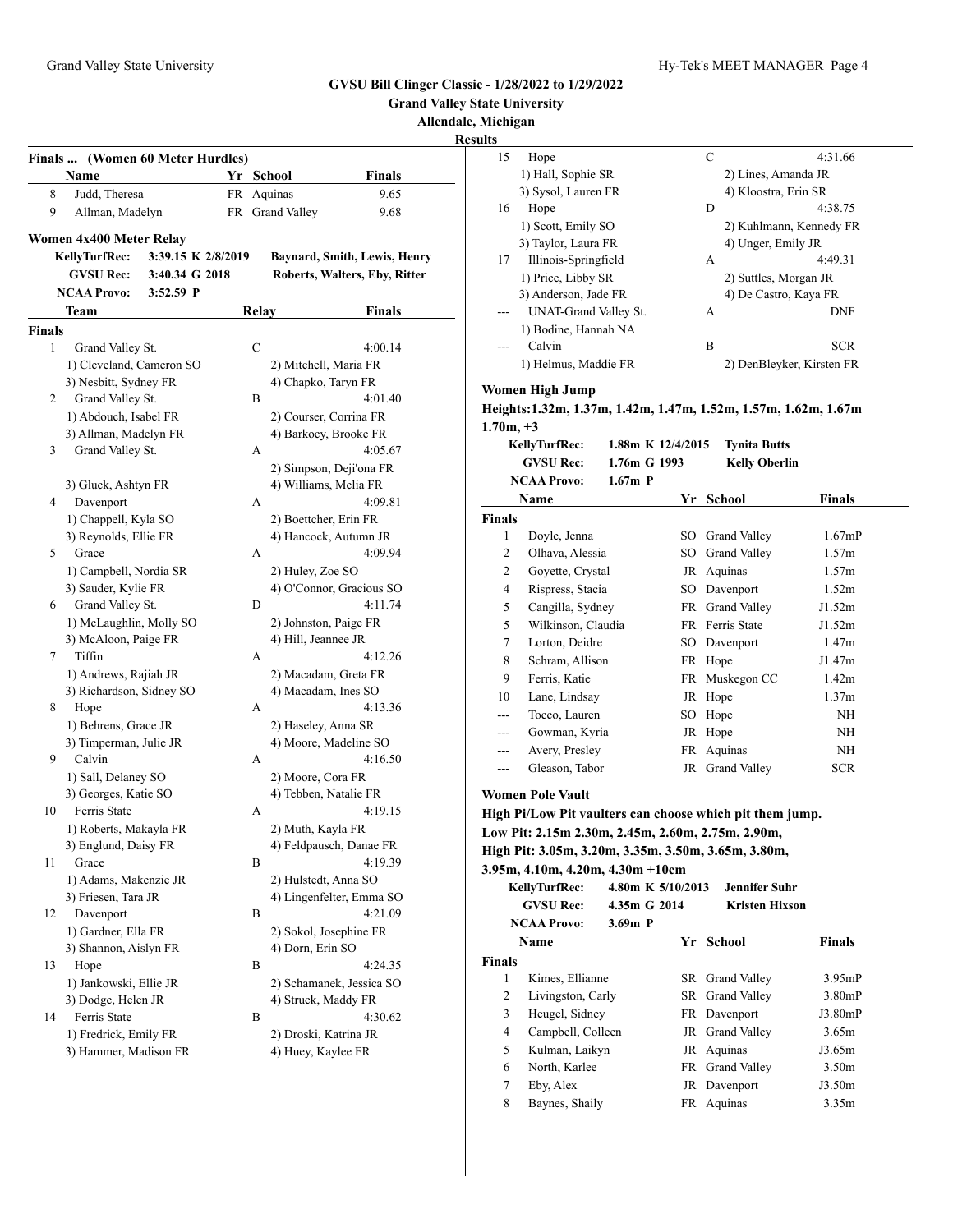**Finals ... (Women Pole Vault)**

**Name Yr School Finals** Gasparaitis, Megan FR Grand Valley 3.20m Eye, Madison FR Grand Valley J3.20m Charron, Bella FR Calvin 2.90m Pollington, Kennedy JR Aquinas 2.60m Lane, Lindsay JR Hope J2.60m Buist, Samantha FR Calvin 2.45m Colbrunn, Bethany SO Hope J2.45m Gowman, Kyria JR Hope J2.45m Georges, Katie SO Calvin 2.30m Kornoelje, Sadie SO Calvin J2.30m --- Leland, Kristen NA UNAT-Grand V NH --- Kelly, Myah JR Davenport SCR

#### **GVSU Bill Clinger Classic - 1/28/2022 to 1/29/2022**

**Grand Valley State University**

**Allendale, Michigan**

**Results**

**Finals** 

**Finals** 

# 4 Pyles, Elizabeth SR Grand Valley 13.42m 5 Wangler, Lisa JR Davenport 13.07m 6 Copley, Brianna JR Ferris State 12.60m 7 Marvin, Jessica SR Davenport 12.21m 8 Stevenson, Margaret FR Grand Valley 11.90m

| <b>Women Shot Put</b> |  |  |
|-----------------------|--|--|

| KellyTurfRec:      | 18.57m K 2/12/2016 | <b>Brittany Smith</b> |
|--------------------|--------------------|-----------------------|
| <b>GVSU Rec:</b>   | 16.86m G 2013      | <b>Sam Lockhart</b>   |
| <b>NCAA Provo:</b> | 13.70 $m$ P        |                       |

--- Beistle, Erika NA UNAT-Grand V FOUL

|        | Name                | Yr  | <b>School</b> | Finals            |  |
|--------|---------------------|-----|---------------|-------------------|--|
| Finals |                     |     |               |                   |  |
| 1      | Clinton, Ciana      | JR  | Illinois-Chi  | 12.79m            |  |
| 2      | Robrahn, Greta      | FR  | Hope          | 12.59m            |  |
| 3      | Bekhet, Karen       |     | FR Calvin     | 11.51m            |  |
| 4      | Beltran, Rebecca    | SO. | Aquinas       | 11.10m            |  |
| 5      | Pierce, Michelle    |     | SR Valparaiso | 11.04m            |  |
| 6      | Ryder, Allison      |     | FR Davenport  | 10.61m            |  |
| 7      | Policastro, Alana   | SO  | Hope          | 10.32m            |  |
| 8      | Dunlap, Jane        | SO. | Calvin        | 10.02m            |  |
| 9      | Douglass, Meghan    | SO. | Aquinas       | 9.58m             |  |
| 10     | McDonald, Marlie    |     | FR Hope       | 9.14m             |  |
| 11     | Shonkwiler, Ellie   | SO  | Illinois-Spr  | 8.84m             |  |
| 12     | Ribbe, Grace        |     | FR Calvin     | 7.33 <sub>m</sub> |  |
| 13     | George, Margaret    | JR  | Illinois-Spr  | 7.12m             |  |
| 14     | Durak, Danielle     |     | JR Valparaiso | 5.86m             |  |
| 15     | Collins, Jasmine    |     | FR Valparaiso | 5.57m             |  |
| 16     | Carpenter, Alaina   |     | JR Valparaiso | 4.82m             |  |
| ---    | Bovenschenn, Olivia | FR  | Ferris State  | <b>SCR</b>        |  |

#### **Women Weight Throw INVITE**

**KellyTurfRec: 22.54m K 2/11/2011 Jeneva McCall GVSU Rec: 21.50m G 2013 Sam Lockhart**

| 190 MG.          | 41.00M V 49. |  |
|------------------|--------------|--|
| $\Lambda$ Duesse | $17.09$ D    |  |

|                | <b>NCAA Provo:</b>        | $17.08m$ P         |      |                     |            |
|----------------|---------------------------|--------------------|------|---------------------|------------|
|                | Name                      |                    | Yr   | <b>School</b>       | Finals     |
| <b>Finals</b>  |                           |                    |      |                     |            |
| 1              | Essemiah, Judith          |                    |      | JR Grand Valley     | $20.43$ mP |
| 2              | Omonode, Alaina           |                    | FR   | Grand Valley        | 18.02mP    |
| 3              | Wangler, Lisa             |                    | JR   | Davenport           | 16.93m     |
| $\overline{4}$ | Marvin, Jessica           |                    |      | SR Davenport        | 16.70m     |
| 5              | Stephayn, Emma            |                    | SO.  | Ferris State        | 15.50m     |
| 6              | Patten, Mackenzie         |                    | SO.  | Valparaiso          | 14.84m     |
| 7              | Ulven, Shelby             |                    | NA - | <b>UNAT-Grand V</b> | 14.52m     |
| 8              | Gerhardt, Tori            |                    |      | SO Valparaiso       | 14.45m     |
| 9              | Pierce, Michelle          |                    | SR   | Valparaiso          | 14.21m     |
|                | <b>Women Weight Throw</b> |                    |      |                     |            |
|                | <b>KellyTurfRec:</b>      | 22.54m K 2/11/2011 |      | Jeneva McCall       |            |
|                | <b>GVSU Rec:</b>          | 21.50m G 2013      |      | <b>Sam Lockhart</b> |            |
|                | <b>NCAA Provo:</b>        | $17.08m$ P         |      |                     |            |
|                | Name                      |                    | Yr   | <b>School</b>       | Finals     |
| <b>Finals</b>  |                           |                    |      |                     |            |
| 1              | Luebbering, Lena          |                    | SO   | Valparaiso          | 13.95m     |
| $\overline{c}$ | Edgar, Shekira            |                    | JR   | Aquinas             | 13.35m     |

|               | Faber, Victoria          |                    | JR                 | Aquinas              | <b>SCR</b>    |
|---------------|--------------------------|--------------------|--------------------|----------------------|---------------|
|               | Sheppard, Claire         |                    | SO -               | Calvin               | <b>SCR</b>    |
|               | Women Long Jump          |                    |                    |                      |               |
|               | <b>KellyTurfRec:</b>     |                    | 6.15m K $2/8/2019$ | <b>Sarah Herron</b>  |               |
|               | <b>GVSU Rec:</b>         | $6.03m$ G 2002     |                    | <b>Icis Charles</b>  |               |
|               | <b>NCAA Provo:</b>       | $5.67m$ P          |                    |                      |               |
|               | Name                     |                    | Yr                 | School               | Finals        |
| <b>Finals</b> |                          |                    |                    |                      |               |
| 1             | Perryman, Ashley         |                    |                    | FR Grand Valley      | 5.16m         |
| 2             | Brigham, Mackenzie       |                    | SO.                | Davenport            | 5.14m         |
| 3             | Han, Shanna              |                    | JR                 | Aquinas              | 4.68m         |
| 4             | Dodge, Helen             |                    | JR                 | Hope                 | 4.64m         |
| 5             | Kueber, Lily             |                    | FR                 | Hope                 | 4.35m         |
| 6             | Tocco, Lauren            |                    | SO                 | Hope                 | 3.54m         |
| $---$         | Kornoelje, Sadie         |                    | SO.                | Calvin               | <b>SCR</b>    |
| ---           | Sheppard, Claire         |                    |                    | SO Calvin            | <b>SCR</b>    |
| ---           | Haan, Ellie              |                    |                    | SR Hope              | <b>SCR</b>    |
|               | <b>Women Triple Jump</b> |                    |                    |                      |               |
|               | KellyTurfRec:            | 12.74m K 1/14/2012 |                    | <b>Tori Franklin</b> |               |
|               | <b>GVSU Rec:</b>         | 12.11m G 2020      |                    | Anna Obi             |               |
|               | NCAA Provo:              | $11.70m$ P         |                    |                      |               |
|               | Name                     |                    | Yr                 | <b>School</b>        | <b>Finals</b> |

| Finals         |                                            |     |                       |            |
|----------------|--------------------------------------------|-----|-----------------------|------------|
| 1              | Brigham, Mackenzie                         | SO. | Davenport             | 10.71m     |
| 2              | Han, Shanna                                | JR  | Aquinas               | 10.62m     |
| 3              | Schram, Allison                            | FR. | Hope                  | 9.46m      |
| $\overline{4}$ | Lorton, Deidre                             | SO. | Davenport             | 9.36m      |
| 5              | Gowman, Kyria                              | JR  | Hope                  | 8.95m      |
| ---            | Haan, Ellie                                |     | SR Hope               | <b>SCR</b> |
|                | Women Shot Put INVITE                      |     |                       |            |
|                | <b>KellyTurfRec:</b><br>18.57m K 2/12/2016 |     | <b>Brittany Smith</b> |            |
|                | <b>GVSU Rec:</b><br>16.86m G 2013          |     | <b>Sam Lockhart</b>   |            |
|                | <b>NCAA Provo:</b><br>$13.70m$ P           |     |                       |            |
|                | <b>Name</b>                                | Yr  | <b>School</b>         | Finals     |
| Finals         |                                            |     |                       |            |
| 1              | Bohrer, Mackenzie                          |     | FR Grand Valley       | 13.79mP    |
| 2              | Omonode, Alaina                            | FR  | <b>Grand Valley</b>   | 13.76mP    |
| 3              | Thorns, Reette                             | FR  | <b>Grand Valley</b>   | 13.72mP    |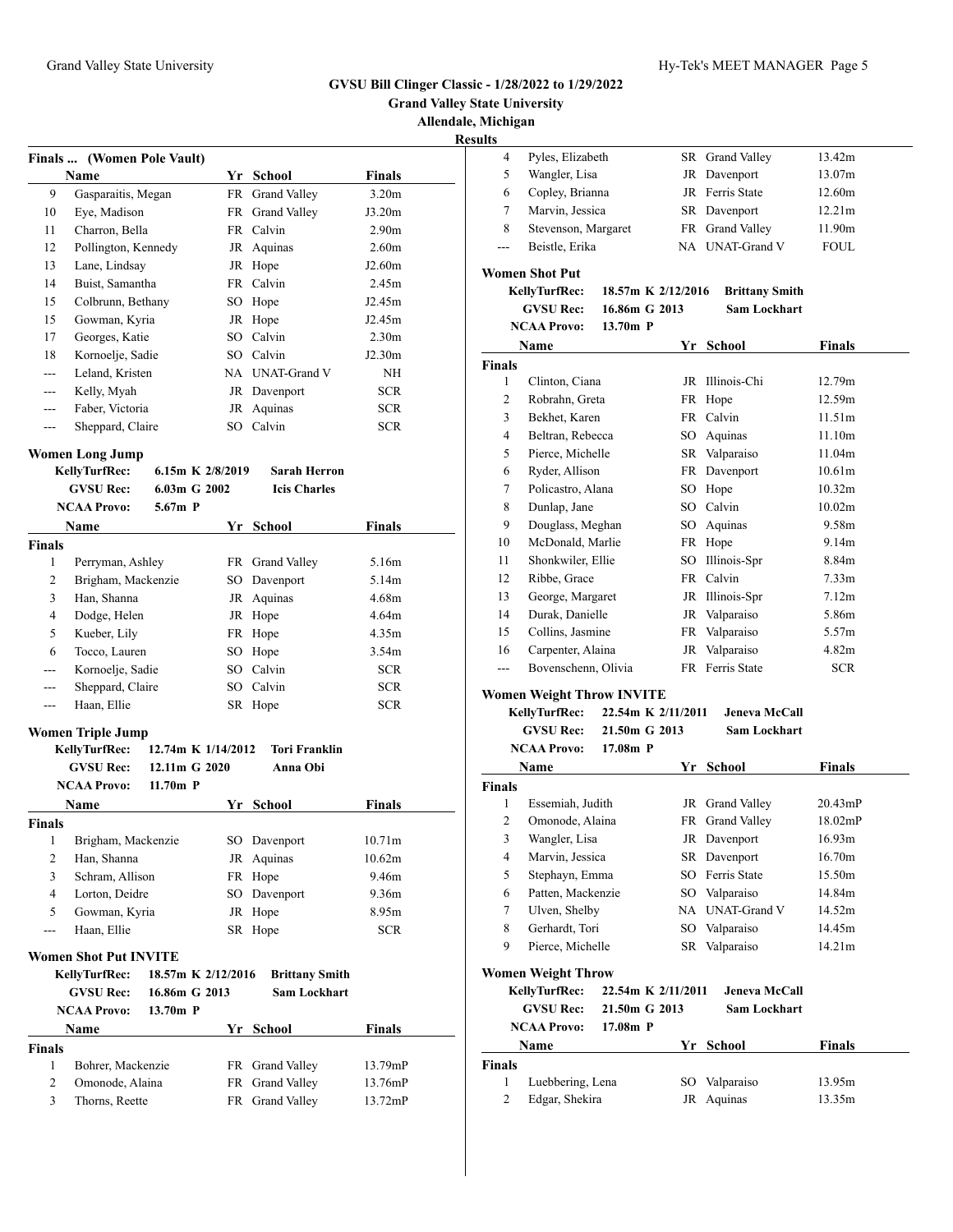$\overline{a}$ 

#### **GVSU Bill Clinger Classic - 1/28/2022 to 1/29/2022**

**Grand Valley State University**

Allendale, M

**Resul** 

|       | Finals  (Women Weight Throw)                                |     |              |               | 5             | Schafer, Annabell                    |
|-------|-------------------------------------------------------------|-----|--------------|---------------|---------------|--------------------------------------|
|       | <b>Name</b>                                                 |     | Yr School    | <b>Finals</b> | 6             | Dingle, Katie                        |
| 3     | Althouse, Emma                                              |     | SO Hope      | 12.82m        | 7             | Yob, Sara                            |
| 4     | Miller, Devyn                                               | SO. | Valparaiso   | 11.79m        |               | <b>Indoor Pentathlon: #3 V</b>       |
| 5     | Ryder, Allison                                              |     | FR Davenport | 11.75m        |               | <b>NCAA Provo:</b><br>13.            |
| 6     | Beltran, Rebecca                                            |     | SO Aquinas   | 11.35m        |               |                                      |
| 7     | Policastro, Alana                                           |     | SO Hope      | 11.29m        |               | <b>Name</b>                          |
| 8     | McGarry-Costello, Hope                                      |     | SO Aquinas   | 10.93m        | <b>Finals</b> |                                      |
| 9     | Robrahn, Greta                                              |     | FR Hope      | 10.73m        | 1             | Schafer, Emma                        |
| 10    | Bekhet, Karen                                               |     | FR Calvin    | 9.48m         | 2             | Wallace, Megan                       |
| $---$ | McDonald, Marlie                                            |     | FR Hope      | <b>FOUL</b>   | 3<br>4        | Strutz, Lindsey<br>Schafer, Annabell |
|       | Indoor Pentathlon: #5 Women 800 Meter Run Indoor Pentathlon |     |              |               | 5             | Dingle, Katie                        |
|       | <b>NCAA Provo:</b><br>$2:14.51$ P                           |     |              |               | 6             | Miller, Renee                        |
|       | <b>Name</b>                                                 | Yr  | School       | <b>Finals</b> | 7             | Puseljic, Mila                       |

|               | . <b>.</b>         |     | ~~~~~~       | .       |     |
|---------------|--------------------|-----|--------------|---------|-----|
| <b>Finals</b> |                    |     |              |         |     |
|               | Wallace, Megan     |     | SR Marquette | 2:27.02 | 731 |
| 2             | Dingle, Katie      | SO  | Marquette    | 2:27.45 | 725 |
| 3             | Schafer, Emma      |     | SR Davenport | 2:28.22 | 715 |
| 4             | Puseljic, Mila     |     | SO Marquette | 2:33.55 | 649 |
| 5             | Yob, Sara          | SO. | Cornerstone  | 2:34.07 | 643 |
| 6             | Schafer, Annabelle |     | FR Davenport | 2:40.39 | 568 |
|               | Miller, Renee      | SR. | Calvin       | 2:48.89 | 475 |

#### **Indoor Pentathlon: #1 Women 60 Meter Hurdles Indoor Pentathlon**

| Name          |                    | Yr  | <b>School</b>   | Finals |     |
|---------------|--------------------|-----|-----------------|--------|-----|
| <b>Finals</b> |                    |     |                 |        |     |
| 1             | Schafer, Emma      |     | SR Davenport    | 8.97   | 916 |
| 2             | Wallace, Megan     |     | SR Marquette    | 9.24   | 860 |
| 3             | Dingle, Katie      | SO  | Marquette       | 9.49   | 810 |
| 4             | Schafer, Annabelle |     | FR Davenport    | 9.59   | 791 |
| 5             | Yob, Sara          | SO. | Cornerstone     | 9.64   | 781 |
| 6             | Strutz, Lindsey    |     | FR Grand Valley | 9.72   | 765 |
| 7             | Puseljic, Mila     | SО  | Marquette       | 9.72   | 765 |
| 8             | Miller, Renee      | SR. | Calvin          | 9.74   | 761 |

#### **Indoor Pentathlon: #2 Women High Jump Indoor Pentathlon**

|        | Name                                                    |    | Yr School           | <b>Finals</b>     |     |
|--------|---------------------------------------------------------|----|---------------------|-------------------|-----|
| Finals |                                                         |    |                     |                   |     |
| 1      | Schafer, Emma                                           |    | SR Davenport        | 1.58m             | 712 |
| 1      | Schafer, Annabelle                                      | FR | Davenport           | 1.58m             | 712 |
| 1      | Dingle, Katie                                           | SО | Marquette           | 1.58m             | 712 |
| 1      | Wallace, Megan                                          | SR | Marquette           | 1.58m             | 712 |
| 5      | Yob, Sara                                               | SO | Cornerstone         | 1.49 <sub>m</sub> | 610 |
| 6      | Miller, Renee                                           |    | SR Calvin           | 1.37m             | 481 |
| ---    | Strutz, Lindsey                                         | FR | <b>Grand Valley</b> | <b>NH</b>         |     |
|        | Puseljic, Mila                                          | SO | Marquette           | NH                |     |
|        | Indoor Pentathlon: #4 Women Long Jump Indoor Pentathlon |    |                     |                   |     |
|        | Name                                                    | Yr | <b>School</b>       | Finals            |     |
| Finals |                                                         |    |                     |                   |     |
| 1      | Wallace, Megan                                          | SR | Marquette           | 5.52m             | 706 |
| 2      | Miller, Renee                                           | SR | Calvin              | 5.37m             | 663 |
| 2      | Schafer, Emma                                           | SR | Davenport           | 5.37m             | 663 |
| 4      | Puseljic, Mila                                          | SО | Marquette           | 5.32m             | 648 |
|        |                                                         |    |                     |                   |     |

| Michigan                |                                                               |            |                  |                     |                               |  |
|-------------------------|---------------------------------------------------------------|------------|------------------|---------------------|-------------------------------|--|
| ults                    |                                                               |            |                  |                     |                               |  |
| 5                       | Schafer, Annabelle                                            |            |                  | FR Davenport        | 5.20m<br>614                  |  |
| 6                       | Dingle, Katie                                                 |            | SO               | Marquette           | 535<br>4.91m                  |  |
| 7                       | Yob, Sara                                                     |            |                  | SO Cornerstone      | 4.87m<br>524                  |  |
|                         | <b>Indoor Pentathlon: #3 Women Shot Put Indoor Pentathlon</b> |            |                  |                     |                               |  |
|                         | <b>NCAA Provo:</b>                                            | $13.70m$ P |                  |                     |                               |  |
|                         | Name                                                          |            |                  | Yr School           | Finals                        |  |
| <b>Finals</b>           |                                                               |            |                  |                     |                               |  |
| 1                       | Schafer, Emma                                                 |            |                  | SR Davenport        | 11.94m<br>657                 |  |
| 2                       | Wallace, Megan                                                |            |                  | SR Marquette        | 11.71m<br>642                 |  |
| 3                       | Strutz, Lindsey                                               |            |                  | FR Grand Valley     | 614<br>11.29m                 |  |
| 4                       | Schafer, Annabelle                                            |            |                  | FR Davenport        | 510<br>9.70m                  |  |
| 5                       | Dingle, Katie                                                 |            |                  | SO Marquette        | 9.30 <sub>m</sub><br>484      |  |
| 6                       | Miller, Renee                                                 |            |                  | SR Calvin           | 8.66m<br>442                  |  |
| 7                       | Puseljic, Mila                                                |            |                  | SO Marquette        | 8.60m<br>438                  |  |
| 8                       | Yob, Sara                                                     |            |                  | SO Cornerstone      | 8.38m<br>424                  |  |
|                         | Women Indoor Pentathlon                                       |            |                  |                     |                               |  |
|                         | KellyTurfRec:                                                 |            | 4116 K 2/1/2011  | Uhonoma Osazuwa     |                               |  |
|                         | <b>GVSU Rec:</b>                                              |            | 3336 G 2021      |                     |                               |  |
|                         | <b>NCAA Provo:</b>                                            | 3258 P     |                  |                     |                               |  |
|                         | Name                                                          |            |                  | Yr School           | Finals                        |  |
| <b>Finals</b>           |                                                               |            |                  |                     |                               |  |
| 1                       | Schafer, Emma                                                 |            |                  | SR Davenport        | 3663P                         |  |
| 2                       | Wallace, Megan                                                |            |                  | SR Marquette        | 3651P                         |  |
| 3                       | Dingle, Katie                                                 |            |                  | SO Marquette        | 3266P                         |  |
| $\overline{4}$          | Schafer, Annabelle                                            |            |                  | FR Davenport        | 3195                          |  |
| 5                       | Yob, Sara                                                     |            |                  | SO Cornerstone      | 2982                          |  |
| 6                       | Miller, Renee                                                 |            |                  | SR Calvin           | 2822                          |  |
| 7                       | Puseljic, Mila                                                |            |                  | SO Marquette        | 2500                          |  |
|                         | <b>Men 60 Meter Dash</b>                                      |            |                  |                     |                               |  |
|                         | KellyTurfRec:                                                 |            | 6.55 K 2/21/2014 | <b>Adam Harris</b>  |                               |  |
|                         | <b>GVSU Rec:</b>                                              |            | 6.81 G 2016      |                     | <b>Lawson Bright-Mitchell</b> |  |
|                         | <b>NCAA Provo:</b>                                            | $6.87$ P   |                  |                     |                               |  |
|                         | Name                                                          |            |                  | Yr School           | Prelims                       |  |
|                         | <b>Preliminaries</b>                                          |            |                  |                     |                               |  |
| 1                       | Arthurton, Tajarie                                            |            |                  | SR Tiffin           | 6.91Q                         |  |
| $\overline{\mathbf{c}}$ | Adams, Malachi                                                |            |                  | SO Tiffin           | $7.02Q$                       |  |
| 3                       | Lee, Ray                                                      |            |                  | FR Ferris State     | 7.06Q                         |  |
| $\overline{4}$          | Darling, Max                                                  |            | SO               | Grand Valley        | 7.09Q                         |  |
| 5                       | Rivera, Max                                                   |            |                  | FR Illinois-Chi     | 7.11Q                         |  |
| 6                       | LaLonde, Brendan                                              |            | FR               | Davenport           | 7.07q                         |  |
| $\tau$                  | Kyles, Jalen                                                  |            | JR               | <b>Grand Valley</b> | 7.11q                         |  |
| 8                       | Michelin, Sacrad                                              |            | FR               | Illinois-Chi        | 7.20q                         |  |
| 9                       | Green, John                                                   |            | SR               | Grace               | 7.20q                         |  |
| 10                      | Prudhomme, Cyrus                                              |            | JR               | Aquinas             | 7.22                          |  |
| 11                      | Burk, Dalton                                                  |            | SO.              | Illinois-Chi        | 7.24                          |  |
| 12                      | Walper, Nicholas                                              |            | NA               | <b>UNAT-Grand V</b> | 7.25                          |  |
| 13                      | Adeboyejo, Owen                                               |            |                  | FR Calvin           | 7.27                          |  |
| 14                      | Barnett, Clint                                                |            | JR               | <b>Grand Valley</b> | 7.29                          |  |
| 15                      | Daniels, Alexander                                            |            | FR               | Hope                | 7.30                          |  |
| 16                      | Trumble, Nathaniel                                            |            |                  | SR Hope             | 7.32                          |  |
|                         |                                                               |            |                  |                     |                               |  |

 Abdiyow, Abdulahi JR Aquinas 7.36 Young, Lawrence FR Aquinas 7.38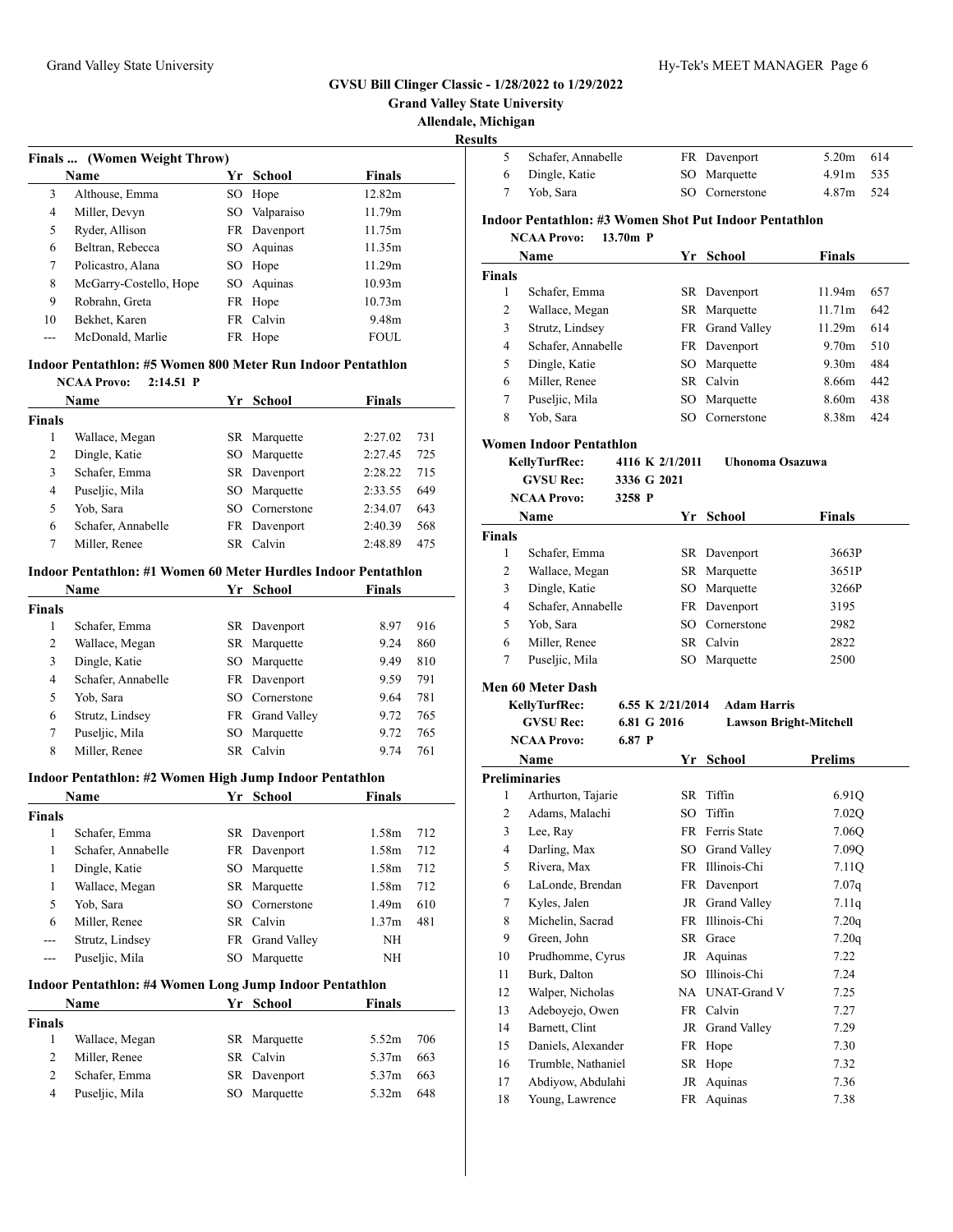### **Grand Valley State University Allendale, Michigan Results**

|                                                                   | Preliminaries  (Men 60 Meter Dash) |           |                     |      |  |  |  |  |
|-------------------------------------------------------------------|------------------------------------|-----------|---------------------|------|--|--|--|--|
| <b>Name</b><br>Yr School<br><b>Prelims</b>                        |                                    |           |                     |      |  |  |  |  |
| 19                                                                | Drewyor, Ryan                      | SR        | Unattached          | 7.45 |  |  |  |  |
| 20                                                                | Colley, Momodou                    | SO.       | Hope                | 7.46 |  |  |  |  |
| 21                                                                | Beckon, Austin                     | SO.       | Illinois-Chi        | 7.47 |  |  |  |  |
| 22                                                                | Reyes, Micah                       | SO        | Calvin              | 7.51 |  |  |  |  |
| 23                                                                | Stump, Brian                       | JR        | Aquinas             | 7.53 |  |  |  |  |
| 24                                                                | Atlas, Jacob                       | SO        | Davenport           | 7.55 |  |  |  |  |
| 25                                                                | Sawusch, Lukas                     | JR        | Ferris State        | 7.56 |  |  |  |  |
| 26                                                                | Sepulveda, Lukas                   | SO.       | Valparaiso          | 7.60 |  |  |  |  |
| 27                                                                | Irving, Andre                      |           | <b>GVSU Track C</b> | 7.61 |  |  |  |  |
| 28                                                                | Frohling, Myles                    | <b>FR</b> | Grace               | 7.61 |  |  |  |  |
| 29                                                                | DeLibero, Lukas                    | JR        | Hope                | 7.62 |  |  |  |  |
| 30                                                                | Dow, Drew                          | SR.       | Hope                | 7.62 |  |  |  |  |
| 31                                                                | Wessel, Nathan                     | SO.       | Valparaiso          | 7.65 |  |  |  |  |
| 32                                                                | Houston, Kenyea                    | JR        | Hope                | 7.70 |  |  |  |  |
| 33                                                                | Peterson, Silas                    | SO.       | Hope                | 7.71 |  |  |  |  |
| 34                                                                | Charneski, Hunter                  |           | Unattached          | 7.72 |  |  |  |  |
| 35                                                                | Padilla, Nathan                    | FR.       | Ferris State        | 7.86 |  |  |  |  |
| 36                                                                | Lammers, Noah                      | <b>FR</b> | Calvin              | 7.88 |  |  |  |  |
| 37                                                                | Chinavare, Chris                   |           | <b>GVSU Track C</b> | 8.03 |  |  |  |  |
| 38                                                                | Triemstra, Evan                    | FR        | Calvin              | 8.08 |  |  |  |  |
| Men 60 Meter Dash<br>$CSE V 2/21/2014$ Adam Hamis<br>17 .U. T. AD |                                    |           |                     |      |  |  |  |  |

|        | Kelly furfRec:<br><b>GVSU Rec:</b><br><b>NCAA Provo:</b> | 6.55 K 2/21/2014<br>6.81 G 2016<br>6.87P |     | <b>Adam Harris</b> | <b>Lawson Bright-Mitchell</b> |
|--------|----------------------------------------------------------|------------------------------------------|-----|--------------------|-------------------------------|
|        | <b>Name</b>                                              |                                          |     | Yr School          | <b>Finals</b>                 |
| Finals |                                                          |                                          |     |                    |                               |
| 1      | Adams, Malachi                                           |                                          | SO. | Tiffin             | 6.82P                         |
| 2      | Arthurton, Tajarie                                       |                                          |     | SR Tiffin          | 6.84P                         |
| 3      | LaLonde, Brendan                                         |                                          |     | FR Davenport       | 7.02                          |
| 4      | Darling, Max                                             |                                          |     | SO Grand Valley    | 7.04                          |
| 5      | Lee, Ray                                                 |                                          |     | FR Ferris State    | 7.07                          |
| 6      | Rivera, Max                                              |                                          |     | FR Illinois-Chi    | 7.10                          |
| 7      | Kyles, Jalen                                             |                                          |     | JR Grand Valley    | 7.15                          |
| 8      | Michelin, Sacrad                                         |                                          | FR. | Illinois-Chi       | 7.22                          |
|        |                                                          |                                          |     |                    |                               |

# **Men 200 Meter Dash**

|               | <b>KellyTurfRec:</b> |              | 20.76 K 3/1/2020 | <b>Mason Phillips</b> |        |
|---------------|----------------------|--------------|------------------|-----------------------|--------|
|               | <b>GVSU Rec:</b>     | 21.62 G 2015 |                  | <b>Sean Wells</b>     |        |
|               | <b>NCAA Provo:</b>   | $21.69$ P    |                  |                       |        |
|               | Name                 |              | Yr               | School                | Finals |
| <b>Finals</b> |                      |              |                  |                       |        |
| 1             | Green, John          |              |                  | SR Grace              | 21.90  |
| 2             | Arthurton, Tajarie   |              |                  | SR Tiffin             | 21.94  |
| 3             | Adams, Malachi       |              |                  | SO Tiffin             | 22.19  |
| 4             | Prudhomme, Cyrus     |              |                  | JR Aquinas            | 22.33  |
| 5             | Michelin, Sacrad     |              |                  | FR Illinois-Chi       | 22.45  |
| 6             | Young, Lawrence      |              |                  | FR Aquinas            | 22.52  |
| 7             | Rivera, Max          |              |                  | FR Illinois-Chi       | 22.52  |
| 8             | Bailey, Adam         |              |                  | JR Aquinas            | 22.87  |
| 9             | Tousana, Trevor      |              | SO               | Illinois-Chi          | 23.01  |
| 10            | Flores, Ethan        |              |                  | FR Davenport          | 23.03  |
| 11            | Vos, Matthew         |              |                  | JR Calvin             | 23.13  |
|               |                      |              |                  |                       |        |

| 12 | Burk, Dalton       | SO        | Illinois-Chi        | 23.64 |
|----|--------------------|-----------|---------------------|-------|
| 13 | Jackson, Isaiah    | JR        | Aquinas             | 23.67 |
| 14 | Findley, Isaac     | SO.       | Grace               | 23.71 |
| 15 | Wessel, Nathan     | SO.       | Valparaiso          | 23.71 |
| 16 | Adeboyejo, Owen    | <b>FR</b> | Calvin              | 23.85 |
| 17 | Daniels, Alexander | <b>FR</b> | Hope                | 23.93 |
| 18 | Reyes, Micah       | SO.       | Calvin              | 23.95 |
| 19 | Stout, Will        | <b>SO</b> | Illinois-Chi        | 23.96 |
| 20 | Pyeatt, Ethan      | FR        | <b>Grand Valley</b> | 24.13 |
| 21 | Sepulveda, Lukas   | SO        | Valparaiso          | 24.15 |
| 22 | Stump, Brian       | JR        | Aquinas             | 24.16 |
| 23 | DeLibero, Lukas    | JR        | Hope                | 24.26 |
| 24 | Frohling, Myles    | <b>FR</b> | Grace               | 24.31 |
| 25 | Colley, Momodou    | SO.       | Hope                | 24.39 |
| 26 | Irving, Andre      |           | <b>GVSU Track C</b> | 24.50 |
| 27 | Sawusch, Lukas     | <b>JR</b> | Ferris State        | 24.52 |
| 28 | Peterson, Silas    | SO.       | Hope                | 24.57 |
| 29 | Lloyd, Troy        |           | Unattached          | 24.59 |
| 30 | Miller, Samuel     | <b>FR</b> | Hope                | 24.67 |
| 31 | Charneski, Hunter  |           | Unattached          | 25.25 |
| 32 | Jordan, Thierry    | FR        | Davenport           | 25.28 |
| 33 | Padilla, Nathan    | <b>FR</b> | Ferris State        | 25.88 |
| 34 | Paul, Daniel       | SO.       | Hope                | 28.74 |

#### **Men 400 Meter Dash**

**KellyTurfRec: 46.34 K 2/14/2020 Trevor Bassitt GVSU Rec: 47.66 G 2019 Thomas Capers NCAA Provo: 48.52 P**

|                | Name               | Yr        | <b>School</b>       | <b>Finals</b> |  |
|----------------|--------------------|-----------|---------------------|---------------|--|
| <b>Finals</b>  |                    |           |                     |               |  |
| 1              | Casas, Jesse       | <b>FR</b> | Illinois-Chi        | 49.63         |  |
| $\overline{c}$ | Trumble, Nathaniel | SR.       | Hope                | 50.56         |  |
| 3              | Tousana, Trevor    | SO.       | Illinois-Chi        | 50.98         |  |
| $\overline{4}$ | Dow, Drew          | SR        | Hope                | 51.17         |  |
| 5              | Kuch, Randall      | <b>FR</b> | Ferris State        | 51.21         |  |
| 6              | Edoff, Brendon     | FR        | <b>Grand Valley</b> | 51.26         |  |
| 7              | Graham, Collin     | <b>FR</b> | Davenport           | 51.28         |  |
| 8              | Simpson, Dakota    | <b>FR</b> | Ferris State        | 51.51         |  |
| 9              | Kudera, Nolan      |           | FR Davenport        | 51.60         |  |
| 10             | Stout, Will        | <b>SO</b> | Illinois-Chi        | 51.72         |  |
| 11             | McLaughlin, Matt   | <b>SR</b> | <b>Grand Valley</b> | 51.76         |  |
| 12             | Tenbusch, Jacob    | FR        | Aquinas             | 51.84         |  |
| 13             | McNiff, David      | FR        | Hope                | 52.74         |  |
| 14             | Marshall, Killian  |           | <b>GVSU Track C</b> | 52.75         |  |
| 15             | Kyle, Aidan        | FR        | Hope                | 53.10         |  |
| 16             | Russell, Xion      | JR        | Illinois-Chi        | 53.21         |  |
| 17             | Oetman, Hudson     | <b>FR</b> | Davenport           | 53.26         |  |
| 18             | Chappell, Kaleb    | FR.       | Davenport           | 53.54         |  |
| 19             | Miller, Samuel     | FR        | Hope                | 54.16         |  |
| 20             | Barrett, Kye       | JR        | Grace               | 54.90         |  |
| 21             | Butts, Jacob       | JR        | Davenport           | 55.14         |  |
| 22             | Miklosz, Scott     | SO.       | Hope                | 56.98         |  |
| 23             | VerMerris, Tyler   | FR.       | Calvin              | 57.37         |  |
| 24             | Lammers, Noah      | FR        | Calvin              | 57.82         |  |
| 25             | Triemstra, Evan    |           | FR Calvin           | 57.83         |  |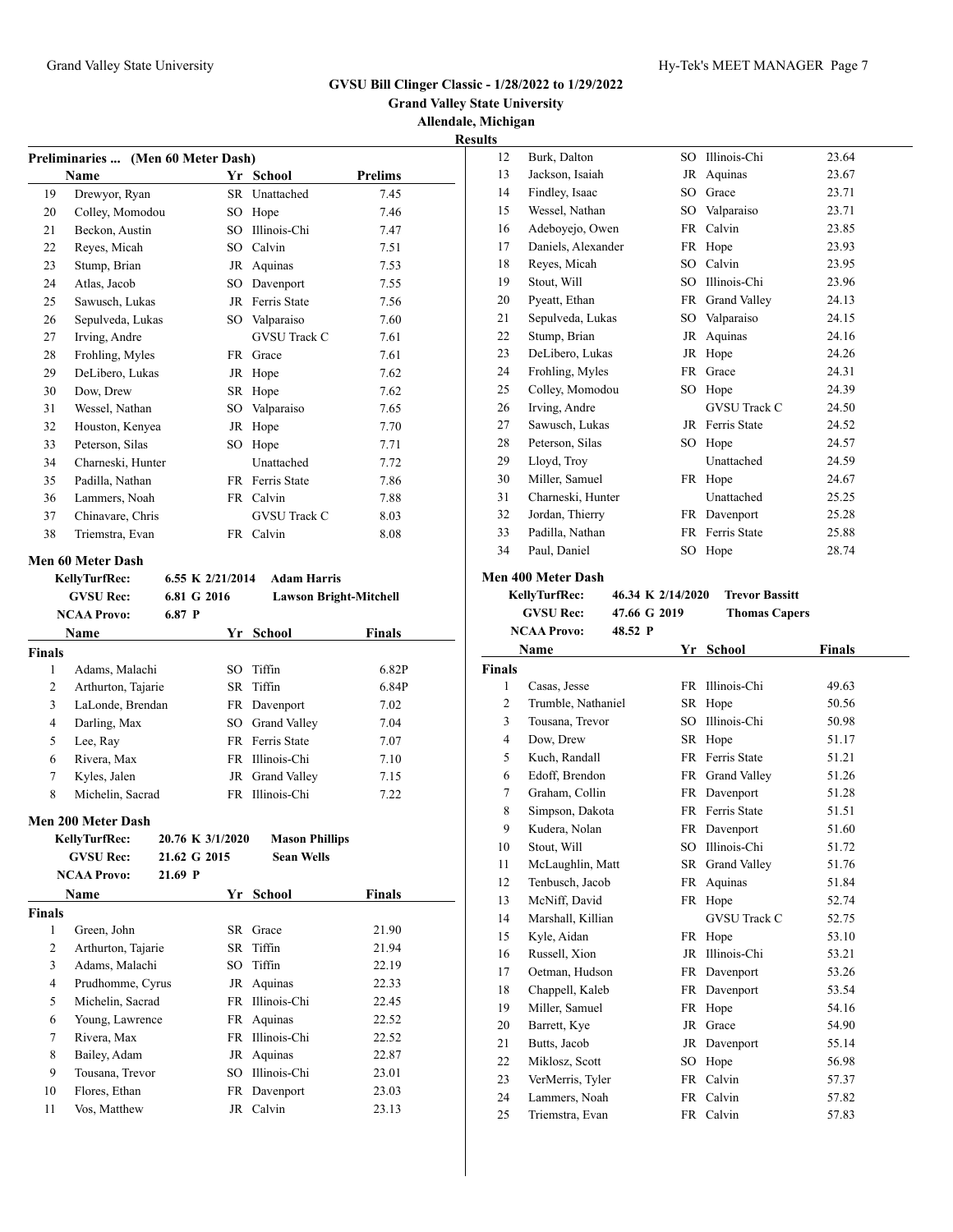|                |                                            |    |                       |               | <b>Grand Valley State University</b>  |                       |                |                    |                      |               |
|----------------|--------------------------------------------|----|-----------------------|---------------|---------------------------------------|-----------------------|----------------|--------------------|----------------------|---------------|
|                |                                            |    |                       |               | Allendale, Michigan<br><b>Results</b> |                       |                |                    |                      |               |
|                | Finals  (Men 400 Meter Dash)               |    |                       |               | $\overline{a}$                        | Barnes, Ethan         |                |                    | Unattached           | <b>DNF</b>    |
|                | Name                                       |    | Yr School             | Finals        |                                       |                       |                |                    |                      |               |
| 26             | Jaimes, David                              |    | FR Ferris State       | 58.06         |                                       | <b>Men 1 Mile Run</b> |                |                    |                      |               |
| 27             | Bengelink, Philip                          |    | FR Calvin             | 58.24         |                                       | KellyTurfRec:         |                | 4:00.46 K 2/8/2013 | <b>Zach Dahleen</b>  |               |
| 28             | Paul, Daniel                               |    | SO Hope               | 1:04.44       |                                       | <b>GVSU Rec:</b>      | 4:03.14 G 2021 |                    | <b>Isaac Harding</b> |               |
| $\frac{1}{2}$  | Kirkham, Cayden                            |    | SR Illinois-Spr       | <b>SCR</b>    |                                       | <b>NCAA Provo:</b>    | $4:10.99$ P    |                    |                      |               |
|                |                                            |    |                       |               |                                       | Name                  |                |                    | Yr School            | Finals        |
|                | <b>Men 800 Meter Run</b>                   |    |                       |               | Finals                                |                       |                |                    |                      |               |
|                | <b>KellyTurfRec:</b><br>1:46.27 K 2/8/2019 |    | <b>Thomas Staines</b> |               | 1                                     | Jones, Blake          |                |                    | JR Illinois-Spr      | 4:07.24P      |
|                | 1:48.94 G 2020<br><b>GVSU Rec:</b>         |    | <b>Dennis Mbuta</b>   |               | $\overline{c}$                        | Ondracek, Nathaniel   |                |                    | SO Tiffin            | 4:09.68P      |
|                | $1:52.85$ P<br><b>NCAA Provo:</b>          |    |                       |               | 3                                     | Futter, Caleb         |                |                    | FR Grand Valley      | 4:11.55       |
|                | Name                                       |    | Yr School             | <b>Finals</b> | $\overline{4}$                        | Lee, Jacob            |                |                    | SR Grand Valley      | 4:12.43       |
| <b>Finals</b>  |                                            |    |                       |               | 5                                     | Margaritidis, Dimitri |                |                    | JR Grace             | 4:13.79       |
| 1              | Groendyk, Jonathon                         |    | JR Grand Valley       | 1:50.68P      | 6                                     | Schwartz, Connor      |                |                    | SR Grand Valley      | 4:14.79       |
| $\overline{c}$ | Spaanstra, Scott                           |    | FR Grand Valley       | 1:51.63P      | 7                                     | Rufenacht, Logan      |                | JR                 | Grace                | 4:15.92       |
| 3              | Mbuta, Dennis                              |    | SR Grand Valley       | 1:51.85P      | 8                                     | Vachon, Connor        |                |                    | FR Hope              | 4:16.40       |
| $\overline{4}$ | Hoffman, Nicholas                          |    | SR Hope               | 1:52.15P      | 9                                     | Walda, Evan           |                |                    | SO Valparaiso        | 4:18.76       |
| 5              | Smith, Kyle                                |    | SR Grace              | 1:52.40P      | 10                                    | Henz, Nicholas        |                |                    | FR Calvin            | 4:19.14       |
| 6              | Faulkner, Brenden                          |    | FR Grand Valley       | 1:52.72P      | 11                                    | Vreeke, Ryan          |                |                    | JR Calvin            | 4:19.19       |
| $\tau$         | Nickerson, Anthony                         |    | SR Tiffin             | 1:54.04       | 12                                    | Lambert, Daniel       |                |                    | FR Grand Valley      | 4:19.72       |
| 8              | Sallee, Tanner                             | SO | Grace                 | 1:54.49       | 13                                    | Hylen, Ben            |                | SO                 | Aquinas              | 4:19.77       |
| 9              | Hodgkinson, Caleb                          | SO | Aquinas               | 1:55.93       | 14                                    | Campbell, Daniel      |                |                    | SO Hope              | 4:22.83       |
| 10             | Meder, Elijah                              |    | SO Hope               | 1:56.02       | 15                                    | Hamlin, Korry         |                |                    | JR Grace             | 4:23.59       |
| 11             | Veloz Bonilla, Ignacio                     |    | SR Valparaiso         | 1:56.52       | 16                                    | Noonan, Seamus        |                |                    | FR Grand Valley      | 4:25.54       |
| 12             | Beatty, Isaac                              | JR | Grace                 | 1:56.63       | 17                                    | Cheek, Macallister    |                | SO                 | Grace                | 4:30.16       |
| 13             | Smith, Luke                                |    | SR Grace              | 1:57.30       | 18                                    | Jones, Clayton        |                |                    | JR Aquinas           | 4:30.74       |
| 14             | Finch, Will                                |    | SR Aquinas            | 1:57.34       | 19                                    | Izewski, Nathan       |                |                    | SR Valparaiso        | 4:33.55       |
| 15             | Bauer, Quinton                             |    | NA UNAT-Grand V       | 1:57.64       | 20                                    | Fox, Joey             |                |                    | JR Davenport         | 4:33.64       |
| 16             | Lasseter, Jaylen                           | FR | Tiffin                | 1:57.73       | 21                                    | Duininck, Jack        |                |                    | FR UNAT-Grand V      | 4:34.02       |
| 17             | Gleeson, Dalton                            |    | FR Tiffin             | 1:57.77       | 22                                    | Wilson, Kevin         |                |                    | FR Ferris State      | 4:34.07       |
| 18             | Futter, Caleb                              |    | FR Grand Valley       | 1:57.92       | 23                                    | Hoezee, Caden         |                |                    | FR Davenport         | 4:36.62       |
| 19             | Runco, Nicholas                            |    | JR Tiffin             | 1:57.97       | 24                                    | Yaworski, Andrew      |                |                    | JR Ferris State      | 4:36.72       |
| 20             | VanderPloeg, Lucas                         |    | JR Calvin             | 1:58.48       | 25                                    | Barker, Ethan         |                |                    | FR Aquinas           | 4:36.99       |
| 21             | Jensen, Ryan                               |    | Tiffin                | 1:58.76       | 26                                    | Maichele, Jonah       |                |                    | FR Aquinas           | 4:37.03       |
| 22             | Westveer, Will                             |    | JR Aquinas            | 1:58.84       | 27                                    | Hassler, Owen         |                |                    | FR Illinois-Chi      | 4:38.46       |
| 23             | Masten, Zander                             |    | FR Aquinas            | 1:59.00       | 28                                    | Hamilton, Ethan       |                |                    | SO Ferris State      | 4:44.64       |
| 24             | O'Connor, Derek                            |    | JR Grace              | 1:59.77       | 29                                    | Shafley, Andrew       |                |                    | FR Ferris State      | 4:48.15       |
| 25             | Macklin Jr., Maurice                       |    | SR Grace              | 2:00.16       | 30                                    | Dennison, Nick        |                |                    | FR Ferris State      | 4:49.32       |
| 26             | Griffith, Noah                             |    | FR Ferris State       | 2:00.51       | 31                                    | Boshoven, Chase       |                |                    | <b>GVSU Track C</b>  | 4:50.54       |
| 27             | Rivers, Nehemiah                           | SO | Illinois-Chi          | 2:00.82       | 32                                    | Wojcik, Ken           |                |                    | JR Aquinas           | 4:51.42       |
| 28             | King, Tyler                                |    | FR Hope               | 2:01.89       | 33                                    | Yepiz, Manny          |                |                    | FR Illinois-Chi      | 4:59.71       |
| 29             | Henz, Nicholas                             |    | FR Calvin             | 2:02.29       | 34                                    | Aylward, Samuel       |                |                    | FR Hope              | 5:05.79       |
| 30             | Curran, Sean                               |    | SO Valparaiso         | 2:02.42       | $\qquad \qquad - -$                   | Chada, Tanner         |                |                    | JR Grand Valley      | <b>DNF</b>    |
| 31             | Sibley, Ja'xon                             |    | FR Valparaiso         | 2:02.48       |                                       |                       |                |                    |                      |               |
| 32             | Vreeke, Ryan                               |    | JR Calvin             | 2:02.78       |                                       | Men 3000 Meter Run    |                |                    |                      |               |
| 33             | Benham, Kyle                               |    | SR Unattached         | 2:03.94       |                                       | KellyTurfRec:         |                | 7:53.77 K 2/6/2021 | <b>Isaac Harding</b> |               |
| 34             | Cheek, Macallister                         |    | SO Grace              | 2:04.02       |                                       | <b>GVSU Rec:</b>      | 7:53.77 G 2021 |                    | <b>Isaac Harding</b> |               |
| 35             | Vachon, Connor                             |    | FR Hope               | 2:04.45       |                                       | <b>NCAA Provo:</b>    | 8:21.16 P      |                    |                      |               |
|                | Jansma, Jonathan                           |    | JR Calvin             | 2:07.64       |                                       | Name                  |                |                    | Yr School            | <b>Finals</b> |
| 36             |                                            |    |                       |               | Finals                                |                       |                |                    |                      |               |
| 37             | Schipper, Luke                             |    | FR Calvin             | 2:10.09       | 1                                     | Garcia, Marcos        |                |                    | JR Grand Valley      | 8:14.69P      |
| 38             | Ames, Ryan                                 |    | FR Illinois-Spr       | 2:10.53       | 2                                     | Hylen, Andrew         |                |                    | FR Grand Valley      | 8:15.18P      |
| 39             | Baumchen, Dillion                          |    | FR Calvin             | 2:11.44       | 3                                     | Fraaza, Koby          |                |                    | NA UNAT-Grand V      | 8:23.49       |
| 40             | VerHill, Hayden                            | SO | Calvin                | 2:12.15       | $\overline{4}$                        | Hernandez, Bryan      |                |                    | JR Grace             | 8:24.31       |
| 41             | Aylward, Samuel                            |    | FR Hope               | 2:15.69       | 5                                     | Knepper, Brandan      |                |                    | JR Calvin            | 8:24.41       |
| 42             | Jaimes, David                              |    | FR Ferris State       | 2:21.21       |                                       |                       |                |                    |                      |               |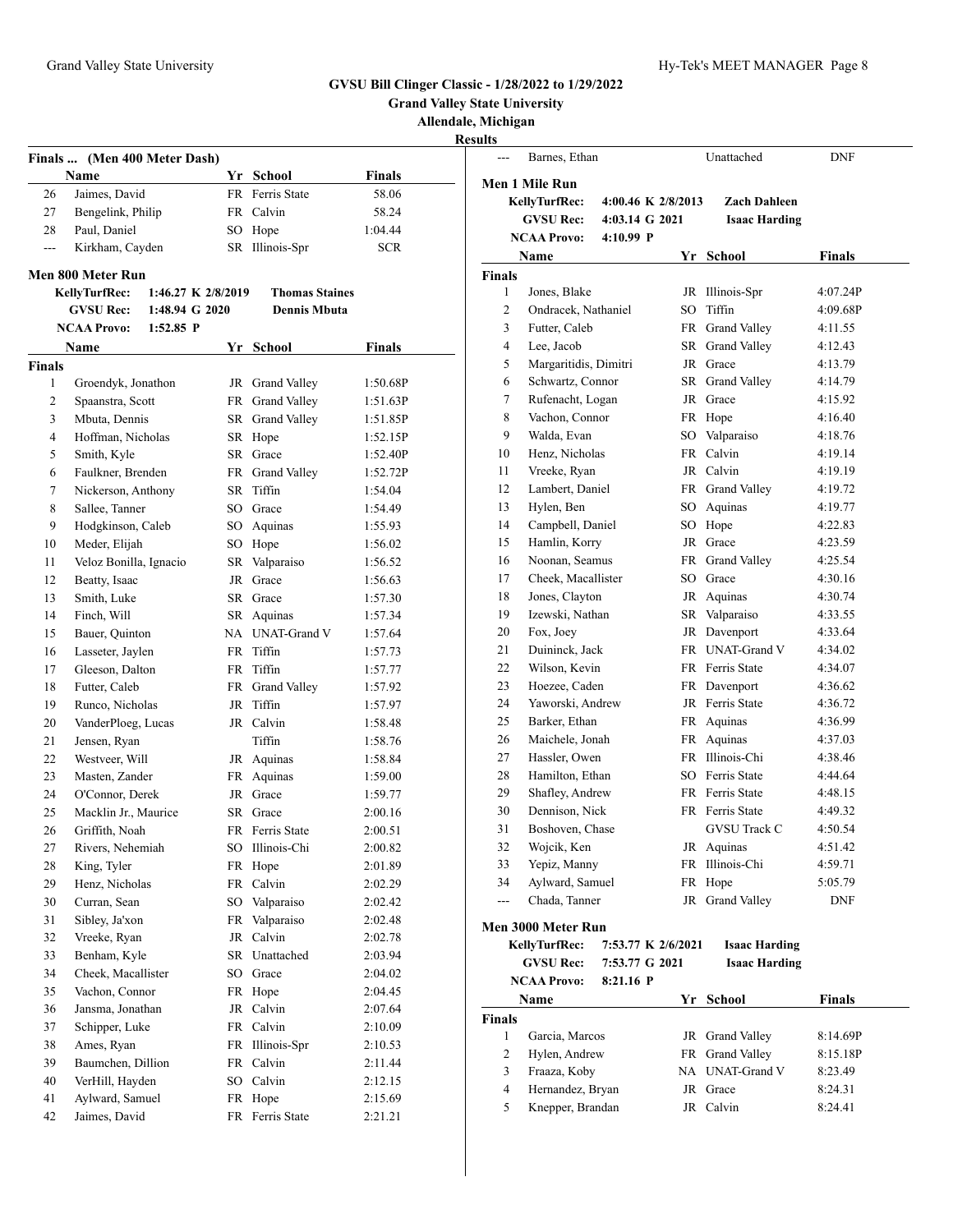**Grand Valley State University**

# **Allendale, Michigan**

**Results**

|     | Finals  (Men 3000 Meter Run) |           |                     |         |
|-----|------------------------------|-----------|---------------------|---------|
|     | <b>Name</b>                  | Yr        | School              | Finals  |
| 6   | Baustert, Samuel             | FR -      | Grand Valley        | 8:27.69 |
| 7   | Wooderson, Brock             | NA        | <b>UNAT-Grand V</b> | 8:29.22 |
| 8   | Meindertsma, Micah           | SR        | Calvin              | 8:30.45 |
| 9   | Parks, Jude                  | NA        | <b>UNAT-Grand V</b> | 8:31.58 |
| 10  | Harris, Donis                | JR        | Ferris State        | 8:32.26 |
| 11  | Cabrera, Carlos              | SR        | Illinois-Chi        | 8:32.43 |
| 12  | Woldemichael, Enael          |           | SR Grand Valley     | 8:32.73 |
| 13  | Mansour, Ryan                | NA        | <b>UNAT-Grand V</b> | 8:35.66 |
| 14  | McGrew, Morgan               | FR        | Grand Valley        | 8:38.67 |
| 15  | Jones, Ryan                  | <b>FR</b> | Illinois-Spr        | 8:38.97 |
| 16  | Martens, Samuel              | FR        | Grand Valley        | 8:41.36 |
| 17  | Hardy, Ben                   | FR        | Aquinas             | 8:42.15 |
| 18  | Martinez, Gabe               | FR        | Illinois-Spr        | 8:42.62 |
| 19  | Ehm, Simeon                  | SO        | Valparaiso          | 8:43.60 |
| 20  | Witvliet, Luke               | FR        | Calvin              | 8:44.38 |
| 21  | Swinson, Eric                |           | SO Calvin           | 8:46.59 |
| 22  | Rinke, Joe                   | NA        | <b>UNAT-Grand V</b> | 8:47.39 |
| 23  | Schieber, Matt               | FR        | Aquinas             | 8:48.44 |
| 24  | Callahan, Connor             | <b>FR</b> | Aquinas             | 8:48.89 |
| 25  | Hanson, Colin                | NA        | <b>UNAT-Grand V</b> | 8:50.91 |
| 26  | Patterson, Zach              | NA        | <b>UNAT-Grand V</b> | 8:51.10 |
| 27  | Alderson, Bentley            | NA        | <b>UNAT-Grand V</b> | 8:53.72 |
| 28  | Frey, Edward                 | FR        | Aquinas             | 8:54.18 |
| 29  | Clemens, Connor              | SO        | Aquinas             | 8:54.99 |
| 30  | Ciaravino, Mike              | JR        | Aquinas             | 8:55.05 |
| 31  | Malone, Luke                 | FR        | Illinois-Chi        | 8:55.74 |
| 32  | Kinnucan, Benjamin           |           | SO Calvin           | 9:00.79 |
| 33  | Kangas, Scott                | FR        | Unattached          | 9:01.24 |
| 34  | Campbell, Daniel             | SO.       | Hope                | 9:01.69 |
| 35  | Mitchell, Caleb              | SO        | Calvin              | 9:01.69 |
| 36  | Izewski, Nathan              | SR        | Valparaiso          | 9:03.50 |
| 37  | Schillenger, Caleb           | FR.       | Calvin              | 9:03.52 |
| 38  | Hofmann, William             | JR        | Calvin              | 9:04.24 |
| 39  | Fincher, Clenon              |           | SO Calvin           | 9:07.03 |
| 40  | Hardesty, Dan                | SO.       | Ferris State        | 9:08.58 |
| 41  | Klaassen, Nathan             | JR        | Calvin              | 9:08.99 |
| 42  | Woolery, Nathan              | SO        | Grace               | 9:13.36 |
| 43  | Caesar, Maxum                | FR        | Illinois-Chi        | 9:14.64 |
| 44  | Sarkett, Ryan                | FR        | Calvin              | 9:17.63 |
| 45  | Noble, Thomas                | SO        | Calvin              | 9:19.33 |
| 46  | Alford, James                | <b>FR</b> | Hope                | 9:20.40 |
| 47  | Vande Vegte, Carter          | SO        | Calvin              | 9:22.95 |
| 48  | Peterson, Ben                | JR        | Aquinas             | 9:24.11 |
| 49  | Allspach, Ryan               | FR        | Hope                | 9:26.38 |
| 50  | Sivils, Trent                | FR        | Calvin              | 9:27.18 |
| 51  | Yaworski, Andrew             | JR        | Ferris State        | 9:31.46 |
| 52  | Kloosterman, Rob             | FR        | Aquinas             | 9:35.68 |
| 53  | Kachnowski, Ryan             | FR        | Ferris State        | 9:41.79 |
| 54  | Fields, Ben                  | FR.       | Valparaiso          | 9:42.22 |
| 55  | Bannink, Zane                | FR        | Hope                | 9:44.28 |
| 56  | Dreyer, Rylan                | SR        | Valparaiso          | 9:46.20 |
| --- | Harding, Isaac               | SR.       | Grand Valley        | DNF     |

|                          | KellyTurfRec:                                   | 13:56.66 K 12/4/2015 |                  | <b>Willy Fink</b>                        |                                  |
|--------------------------|-------------------------------------------------|----------------------|------------------|------------------------------------------|----------------------------------|
|                          | <b>GVSU Rec:</b>                                | 13:41.76 G 2021      |                  | <b>Isaac Harding</b>                     |                                  |
|                          | <b>NCAA Provo:</b>                              | 14:29.97 P           |                  |                                          |                                  |
|                          | Name                                            |                      |                  | Yr School                                | <b>Finals</b>                    |
| <b>Finals</b>            |                                                 |                      |                  |                                          |                                  |
| 1                        | Widner, Zacchaeus                               |                      |                  | <b>Great Lakes</b>                       | 14:38.26                         |
| 2                        | McIntyre, Noah                                  |                      |                  | FR Illinois-Spr                          | 14:38.42                         |
| 3                        | Cherry, Christopher                             |                      |                  | FR Illinois-Spr                          | 14:56.24                         |
| $\overline{4}$           | Utz, Ben                                        |                      |                  | <b>Great Lakes</b>                       | 15:10.75                         |
| 5                        | Hill, Justin                                    |                      |                  | FR Grand Valley                          | 15:11.05                         |
| 6                        | Gaffner, Caleb                                  |                      |                  | SO Calvin                                | 15:15.24                         |
| 7                        | Schwartz, Jake                                  |                      |                  | SR Illinois-Spr                          | 15:24.15                         |
| 8                        | DeYoung, Gabriel                                |                      |                  | JR Hope                                  | 15:35.89                         |
| 9                        | Luznak, Trevor                                  |                      |                  | JR Davenport                             | 15:37.63                         |
| 10                       | Van Prooyen, Justin                             |                      |                  | FR Grace                                 | 15:40.08                         |
| 11                       | Dunkel, Trevor                                  |                      |                  | JR Illinois-Spr                          | 15:40.33                         |
| 12                       | Bouman, Casey                                   |                      |                  | SO Ferris State                          | 15:48.27                         |
| 13                       | Buit, Jacob                                     |                      |                  | SO Calvin                                | 15:49.48                         |
| 14                       | Melling, Garrett                                |                      |                  | FR Davenport                             | 15:51.08                         |
| 15                       | Stark, Ryan                                     |                      |                  | SR Illinois-Spr                          | 16:00.35                         |
| 16                       | Mullett, Hayden                                 |                      |                  | SO Grace                                 | 16:03.67                         |
| 17                       | Tegeler, Noah                                   |                      |                  | FR Illinois-Spr                          | 16:08.86                         |
| 18                       | Sharrar, Drew                                   |                      |                  | FR Davenport                             | 16:24.97                         |
| 19                       | Bleitz, Evan                                    |                      |                  | SR Hope                                  | 16:38.02                         |
| 20                       | Miner, Les                                      |                      |                  | JR Davenport                             | 17:03.14                         |
| $\overline{\phantom{a}}$ | Pence, Tyler                                    |                      |                  | Unattached                               | <b>DNF</b>                       |
|                          |                                                 |                      |                  |                                          |                                  |
|                          |                                                 |                      |                  |                                          |                                  |
|                          | <b>Men 60 Meter Hurdles</b>                     |                      | 7.66 K 1/21/2012 | <b>Jeff Porter</b>                       |                                  |
|                          | <b>KellyTurfRec:</b><br><b>GVSU Rec:</b>        | 7.78 G 2015          |                  | <b>Sean Wells</b>                        |                                  |
|                          | <b>NCAA Provo:</b>                              | 8.23 P               |                  |                                          |                                  |
|                          |                                                 |                      |                  |                                          |                                  |
|                          | Name                                            |                      |                  | Yr School                                | <b>Finals</b>                    |
| 1                        |                                                 |                      |                  |                                          |                                  |
|                          | Flores, Ethan                                   |                      |                  | FR Davenport                             | 8.35                             |
| 2                        | DeJonge, Corbin                                 |                      |                  | JR Davenport                             | 8.41<br>8.61                     |
| 3                        | Jackson, Isaiah                                 |                      |                  | JR Aquinas                               |                                  |
| 4                        | Dion, Preston                                   |                      | FR               | Aquinas                                  | 9.16                             |
| 5                        | Bailey, Adam                                    |                      |                  | JR Aquinas                               | 9.31                             |
| 6                        | VanTilburg, Jaxon                               |                      |                  | FR Calvin                                | 9.63                             |
| 7                        | VerMerris, Tyler                                |                      | FR               | Calvin                                   | 9.64                             |
| 8                        | Duvvuru, Ashish                                 |                      |                  | JR Hope                                  | 9.98                             |
|                          | Men 4x400 Meter Relay                           |                      |                  |                                          |                                  |
|                          | <b>KellyTurfRec:</b>                            | 3:09.59 K 2/14/2009  |                  |                                          | Orr, Hewlett, Ratomski, Smoot    |
|                          | <b>GVSU Rec:</b>                                | 3:10.81 G 2019       |                  |                                          |                                  |
|                          | <b>NCAA Provo:</b>                              | $3:17.02$ P          |                  |                                          |                                  |
|                          | Team                                            |                      |                  | <b>Relay</b>                             | <b>Finals</b>                    |
|                          |                                                 |                      |                  |                                          | Walker, Capers, Hasan, McFarland |
| 1                        | Grace                                           |                      |                  | А                                        | 3:21.06                          |
| Finals<br><b>Finals</b>  | 1) Williams, Michael SO<br>3) Sallee, Tanner SO |                      |                  | 2) Beatty, Isaac JR<br>4) Smith, Kyle SR |                                  |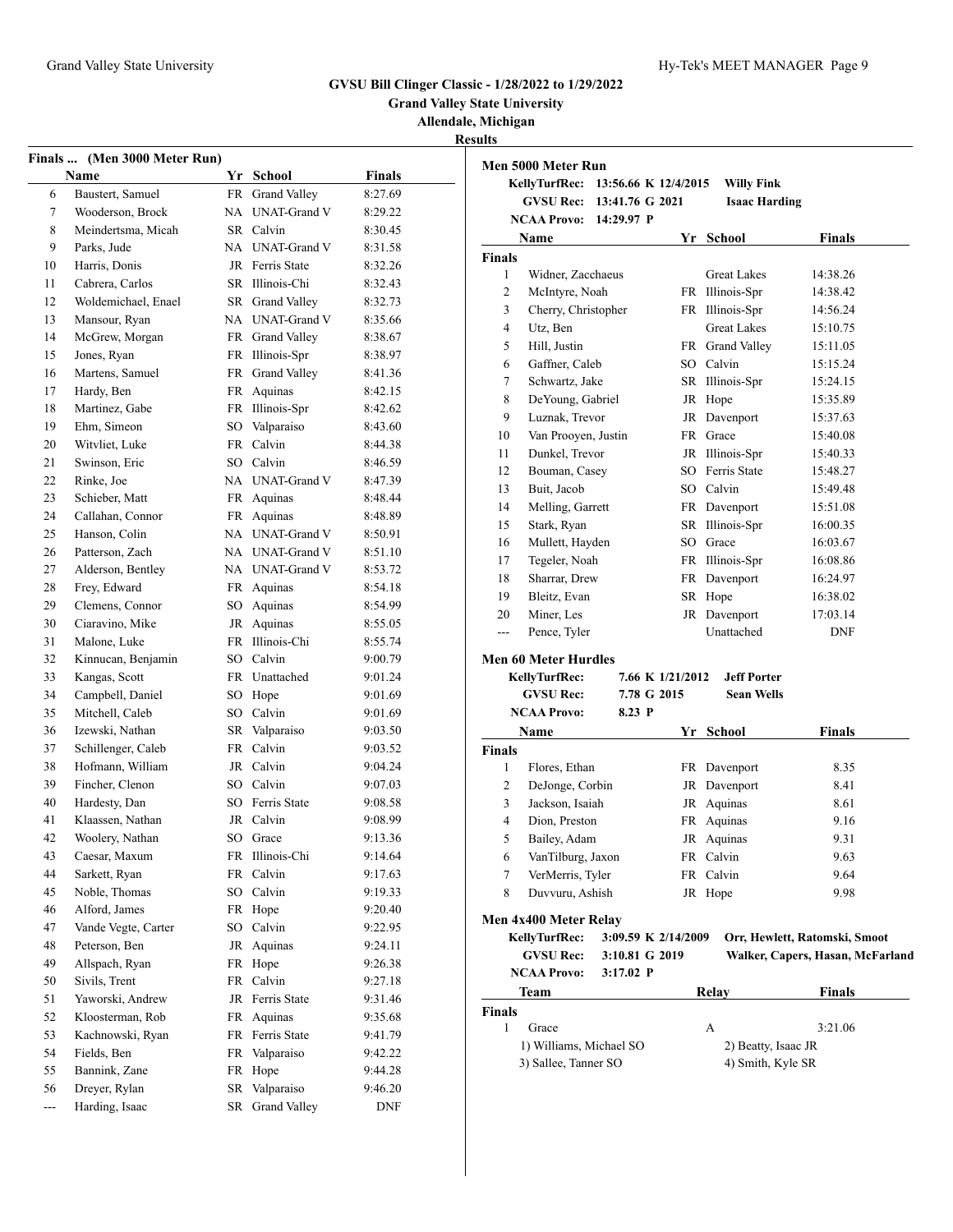**Grand Valley State University**

**Allendale, Michigan**

**Resul** 

|     | Finals  (Men 4x400 Meter Relay) |       |                         |
|-----|---------------------------------|-------|-------------------------|
|     | <b>Team</b>                     | Relay | <b>Finals</b>           |
| 2   | Grand Valley St.                | B     | 3:21.51                 |
|     | 1) Groendyk, Jonathon JR        |       | 2) Spaanstra, Scott FR  |
|     | 3) McLaughlin, Matt SR          |       | 4) Faulkner, Brenden FR |
| 3   | Aquinas                         | A     | 3:22.82                 |
|     | 1) Hodgkinson, Caleb SO         |       | 2) Bailey, Adam JR      |
|     | 3) Tenbusch, Jacob FR           |       | 4) Prudhomme, Cyrus JR  |
| 4   | Hope                            | А     | 3:27.44                 |
|     | 1) Dow, Drew SR                 |       | 2) McNiff, David FR     |
|     | 3) Meder, Elijah SO             |       | 4) Hoffman, Nicholas SR |
| 5   | Ferris State                    | A     | 3:30.09                 |
|     | 1) Simpson, Dakota FR           |       | 2) Shafley, Andrew FR   |
|     | 3) Hamilton, Ethan SO           |       | 4) Kuch, Randall FR     |
| 6   | Grace                           | B     | 3:30.57                 |
|     | 1) Barrett, Kye JR              |       | 2) O'Connor, Derek JR   |
|     | 3) Macklin Jr., Maurice SR      |       | 4) Smith, Luke SR       |
| 7   | Calvin                          | A     | 3:32.35                 |
|     | 1) VanderPloeg, Lucas JR        |       | 2) Vos, Matthew JR      |
|     | 3) Jansma, Jonathan JR          |       | 4) Reyes, Micah SO      |
| 8   | Davenport                       | A     | 3:32.82                 |
|     | 1) Graham, Collin FR            |       | 2) Kudera, Nolan FR     |
|     | 3) Chappell, Kaleb FR           |       | 4) DeJonge, Corbin JR   |
| 9   | Hope                            | B     | 3:35.30                 |
|     | 1) Vachon, Connor FR            |       | 2) Kyle, Aidan FR       |
|     | 3) Miller, Samuel FR            |       | 4) King, Tyler FR       |
| 10  | Davenport                       | B     | 3:39.45                 |
|     | 1) Oetman, Hudson FR            |       | 2) Hoezee, Caden FR     |
|     | 3) Butts, Jacob JR              |       | 4) Fox, Joey JR         |
| 11  | Calvin                          | В     | 3:46.09                 |
|     | 1) Gaffner, Caleb SO            |       | 2) Schipper, Luke FR    |
|     | 3) Sculley, Ethan FR            |       | 4) Baumchen, Dillion FR |
|     | <b>UNAT-Grand Valley St.</b>    | А     | <b>SCR</b>              |
|     | 1) Walper, Nicholas NA          |       |                         |
|     | Davenport                       | C     | <b>SCR</b>              |
| --- | Illinois-Springfield            | A     | <b>SCR</b>              |
|     | 1) Ames, Ryan FR                |       | 2) Kirkham, Cayden SR   |
|     | 3) Jones, Ryan FR               |       | 4) McIntyre, Noah FR    |
|     | <b>UNAT-Grand Valley St.</b>    | B     | <b>SCR</b>              |
|     | 1) Bauer, Quinton NA            |       |                         |

#### **Men High Jump**

**Heights: 1.70m, 1.75m, 1.80m, 1.85m, 1.90m, 1.95m, 2.00m**

**2.05m, 2.10m, 2.15m, 2.18m**

|               | KellyTurfRec:<br><b>GVSU Rec:</b><br><b>NCAA Provo:</b> | 2.25m K 2/11/2011<br>2.16m G 2017<br>$2.04m$ P |    | <b>Major Clay</b><br><b>Hunter Weeks</b> |                   |
|---------------|---------------------------------------------------------|------------------------------------------------|----|------------------------------------------|-------------------|
|               | <b>Name</b>                                             |                                                |    | Yr School                                | <b>Finals</b>     |
| <b>Finals</b> |                                                         |                                                |    |                                          |                   |
| 1             | Kosiba, Eli                                             |                                                |    | FR Grand Valley                          | 2.15mP            |
| 2             | Rankins-James, Jonathan                                 |                                                |    | FR Grand Valley                          | $2.05$ mP         |
| 3             | Wyatt, Ben                                              |                                                |    | FR Muskegon CC                           | 1.90 <sub>m</sub> |
| 3             | Taylor, Caleb                                           |                                                |    | FR Grand Valley                          | 1.90 <sub>m</sub> |
| 5             | Morinville, Billy                                       |                                                |    | SO Valparaiso                            | 1.85m             |
| 5             | Dawson, Jacob                                           |                                                | SO | Aquinas                                  | 1.85m             |

| ults           |                                                             |                   |    |                       |               |
|----------------|-------------------------------------------------------------|-------------------|----|-----------------------|---------------|
| 7              | VanTilburg, Jaxon                                           |                   |    | FR Calvin             | 1.80m         |
| 7              | VanderZee, Case                                             |                   |    | JR Hope               | 1.80m         |
| 9              | Netke, Tyler                                                |                   |    | FR Aquinas            | 1.75m         |
| 9              | Engstrom, David                                             |                   |    | JR Valparaiso         | 1.75m         |
| ---            | Whetstone, Blake                                            |                   |    | FR Aquinas            | NH            |
| ---            | Colbrunn, Nathan                                            |                   |    | SO Hope               | NH            |
|                | <b>Men Pole Vault</b>                                       |                   |    |                       |               |
|                |                                                             |                   |    |                       |               |
|                | Men will jump on one Pit 45 minutes after women are done.   |                   |    |                       |               |
|                | 3.30m, 3.45m, 3.60m, 3.75m, 3.90m, 4.05m                    |                   |    |                       |               |
|                | $4.20m, 4.35m, 4.50m, 4.65m, 4.80m + 10cm$<br>KellyTurfRec: | 5.62m K 1/14/2011 |    | <b>Mark Hollis</b>    |               |
|                | <b>GVSU Rec:</b>                                            | 5.33m G 2007      |    |                       |               |
|                | <b>NCAA Provo:</b>                                          | $4.78m$ P         |    | <b>Bryant Wilson</b>  |               |
|                |                                                             |                   |    |                       |               |
|                | Name                                                        |                   |    | Yr School             | Finals        |
| <b>Finals</b>  |                                                             |                   |    |                       |               |
| 1              | Malatlian, Tristan                                          |                   |    | SO Valparaiso         | 4.80mP        |
| 2              | Nutt, James                                                 |                   |    | SO Grand Valley       | 4.65m         |
| $\overline{c}$ | Conrad, David                                               |                   |    | JR Unattached         | 4.65m         |
| $\overline{4}$ | Krutsch, Jacob                                              |                   |    | FR Grand Valley       | J4.65m        |
| 5              | Atlas, Jacob                                                |                   |    | SO Davenport          | 4.50m         |
| 6              | Battjes, Camryn                                             |                   |    | SR Unattached         | J4.50m        |
| 7              | Blake, Jaden                                                |                   |    | FR Grand Valley       | J4.50m        |
| 8              | Elmore, Zachary                                             |                   |    | JR Hope               | 4.20m         |
| 9              | Garnsey, John                                               |                   |    | GA Unattached         | 4.05m         |
| 10             | King, Mason                                                 |                   |    | FR Aquinas            | J4.05m        |
| 11             | Faust, Ezra                                                 |                   |    | SR Aquinas            | 3.90m         |
| 12             | Boomstra, Ethan                                             |                   |    | FR Calvin             | 3.75m         |
| $---$          | Rauch, Max                                                  |                   |    | SO Grand Valley       | ΝH            |
|                | <b>Men Long Jump</b>                                        |                   |    |                       |               |
|                | KellyTurfRec:                                               | 7.73m K 1/25/2018 |    | <b>Jordan Downs</b>   |               |
|                | <b>GVSU Rec:</b>                                            | 7.66m G 2017      |    | <b>Isaiah Thomas</b>  |               |
|                | <b>NCAA Provo:</b>                                          | $7.12m$ P         |    |                       |               |
|                | <b>Name</b>                                                 |                   |    | Yr School             | Finals        |
| Finals         |                                                             |                   |    |                       |               |
| 1              | Ojutalayo, Jesunifemi                                       |                   |    | FR Aquinas            | 6.90m         |
| $\overline{2}$ | Grady, Colin                                                |                   |    | SO Davenport          | 6.80m         |
| 3              | Setzke, Chanse                                              |                   |    | SO Grand Valley       | 6.56m         |
| 4              | Brandenburg, Cody                                           |                   |    | FR Davenport          | 6.21m         |
| 5              | VanderZee, Case                                             |                   |    | JR Hope               | 5.92m         |
| 6              | Salisbury, Eric                                             |                   |    | JR Hope               | 5.90m         |
| 7              | Daniels, Alexander                                          |                   |    | FR Hope               | 5.64m         |
| 8              | Colbrunn, Nathan                                            |                   | SO | Hope                  | 5.48m         |
| 9              | Williams, Jerome                                            |                   | SO | Aquinas               | 5.32m         |
|                |                                                             |                   |    |                       |               |
|                | <b>Men Triple Jump</b>                                      |                   |    |                       |               |
|                | KellyTurfRec:                                               | 16.46m K 2/9/2018 |    | <b>Donald Scott</b>   |               |
|                | <b>GVSU Rec:</b>                                            | 15.45m G 2016     |    | <b>Samora Nesbitt</b> |               |
|                | <b>NCAA Provo:</b>                                          | 14.44m P          |    |                       |               |
|                | Name                                                        |                   |    | Yr School             | <b>Finals</b> |
| Finals         |                                                             |                   |    |                       |               |
| 1              | Mitchell, Mac                                               |                   | JR | Grand Valley          | 13.63m        |
| $\overline{c}$ | Brandenburg, Cody                                           |                   | FR | Davenport             | 12.18m        |
| 3              | Salisbury, Eric                                             |                   |    | JR Hope               | 11.83m        |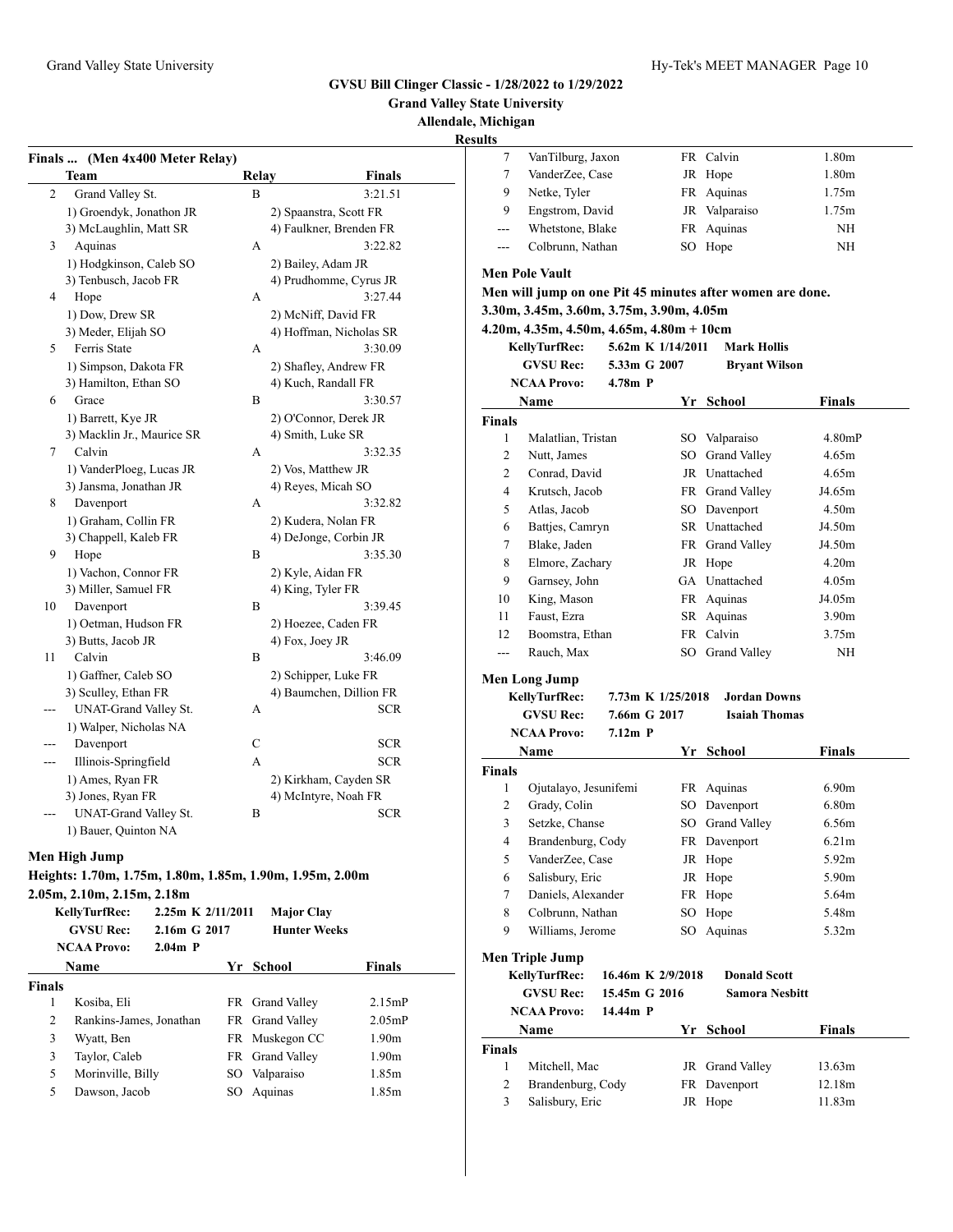**Grand Valley State University**

**Results**

|                            | Finals  (Men Triple Jump)                                         |                                     |      |                                            |               |  |  |  |  |
|----------------------------|-------------------------------------------------------------------|-------------------------------------|------|--------------------------------------------|---------------|--|--|--|--|
|                            | Name                                                              |                                     |      | Yr School                                  | <b>Finals</b> |  |  |  |  |
| 4                          | Querro, Ryan                                                      |                                     |      | SO Davenport                               | 11.53m        |  |  |  |  |
| 5                          | Williams, Jerome                                                  |                                     | SO - | Aquinas                                    | 11.29m        |  |  |  |  |
| ---                        | VanderZee, Case                                                   |                                     |      | JR Hope                                    | <b>SCR</b>    |  |  |  |  |
| <b>Men Shot Put INVITE</b> |                                                                   |                                     |      |                                            |               |  |  |  |  |
|                            | <b>KellyTurfRec:</b><br>19.40m K 2/14/2014<br><b>Andrew Novak</b> |                                     |      |                                            |               |  |  |  |  |
|                            | <b>GVSU Rec:</b>                                                  | 19.09m G 2012                       |      | <b>Daniel Vanek</b>                        |               |  |  |  |  |
|                            | <b>NCAA Provo:</b>                                                | 16.38m P                            |      |                                            |               |  |  |  |  |
|                            | Name                                                              |                                     |      | Yr School                                  | Finals        |  |  |  |  |
| <b>Finals</b>              |                                                                   |                                     |      |                                            |               |  |  |  |  |
| 1                          | Kerner, Myles                                                     |                                     |      | FR Grand Valley                            | 18.54mP       |  |  |  |  |
| 2                          | Thomas, Matt                                                      |                                     |      | SO Grand Valley                            | $17.41$ m $P$ |  |  |  |  |
| 3                          | Spitzley, Nathan                                                  |                                     |      | FR Grand Valley                            | 16.10m        |  |  |  |  |
| 4                          | Evers, Noah                                                       |                                     |      | SO Davenport                               | 15.93m        |  |  |  |  |
| 5                          | Warman, Brad                                                      |                                     |      | SR Grand Valley                            | 15.79m        |  |  |  |  |
| 6                          | Johnson, Jeremiah                                                 |                                     |      | SO Valparaiso                              | 13.30m        |  |  |  |  |
| $---$                      | Akers, Forrest                                                    |                                     |      | SO Ferris State                            | <b>SCR</b>    |  |  |  |  |
| ---                        | Schafer, Isaiah                                                   |                                     |      | JR Davenport                               | <b>SCR</b>    |  |  |  |  |
| $---$                      | Zammitta, Jake                                                    |                                     |      | SO Ferris State                            | <b>SCR</b>    |  |  |  |  |
|                            |                                                                   |                                     |      |                                            |               |  |  |  |  |
|                            | Men Shot Put                                                      |                                     |      |                                            |               |  |  |  |  |
|                            | KellyTurfRec:<br><b>GVSU Rec:</b>                                 | 19.40m K 2/14/2014<br>19.09m G 2012 |      | <b>Andrew Novak</b><br><b>Daniel Vanek</b> |               |  |  |  |  |
|                            | <b>NCAA Provo:</b>                                                | $16.38m$ P                          |      |                                            |               |  |  |  |  |
|                            | Name                                                              |                                     |      | Yr School                                  | <b>Finals</b> |  |  |  |  |
| Finals                     |                                                                   |                                     |      |                                            |               |  |  |  |  |
| 1                          | Monroe, Bryce                                                     |                                     |      | FR Davenport                               | 13.89m        |  |  |  |  |
| 2                          | Horn, James                                                       |                                     |      | FR Davenport                               | 13.80m        |  |  |  |  |
| 3                          | Murphy, Mason                                                     |                                     |      | NA UNAT-Grand V                            | 13.15m        |  |  |  |  |
| 4                          | Martinez Vasquez, Misael                                          |                                     |      | SO Calvin                                  | 11.36m        |  |  |  |  |
| 5                          | Van Til, John                                                     |                                     |      | SO Aquinas                                 | 11.31m        |  |  |  |  |
| 6                          | Madej, Brendan                                                    |                                     | FR   | Aquinas                                    | 10.90m        |  |  |  |  |
| 7                          | Kyle, Aidan                                                       |                                     | FR   | Hope                                       | 10.58m        |  |  |  |  |
| ---                        | Kubicki, Silas                                                    |                                     | SO   | Hope                                       | <b>SCR</b>    |  |  |  |  |
| $---$                      | Pollatz, Collin                                                   |                                     |      | JR Aquinas                                 | <b>SCR</b>    |  |  |  |  |
|                            |                                                                   |                                     |      |                                            |               |  |  |  |  |
|                            | <b>Men Weight Throw</b>                                           |                                     |      |                                            |               |  |  |  |  |
|                            | KellyTurfRec:                                                     | 23.50m K 2/11/2011                  |      | <b>Libor Charfreitag</b>                   |               |  |  |  |  |
|                            | <b>GVSU Rec:</b><br><b>NCAA Provo:</b>                            | 22.42m G 2016<br>17.84m P           |      | <b>Darien Thornton</b>                     |               |  |  |  |  |
|                            | Name                                                              |                                     |      | Yr School                                  | <b>Finals</b> |  |  |  |  |
| <b>Finals</b>              |                                                                   |                                     |      |                                            |               |  |  |  |  |
| 1                          | Murphy, Mason                                                     |                                     |      | NA UNAT-Grand V                            | 15.89m        |  |  |  |  |
| 2                          | Monroe, Bryce                                                     |                                     |      | FR Davenport                               | 14.44m        |  |  |  |  |
| 3                          | Johnson, Jeremiah                                                 |                                     |      | SO Valparaiso                              | 13.91m        |  |  |  |  |
| 4                          | Viel, James                                                       |                                     | JR   | Calvin                                     | 13.62m        |  |  |  |  |
| 5                          | Martinez Vasquez, Misael                                          |                                     |      | SO Calvin                                  | 12.93m        |  |  |  |  |
| 6                          | Reagh, Eion                                                       |                                     |      | FR Davenport                               | 12.38m        |  |  |  |  |
| 7                          | Toldy, Matthew                                                    |                                     |      | SO Calvin                                  | 11.39m        |  |  |  |  |
| 8                          | Hicks, Tyler                                                      |                                     |      | JR Hope                                    | 10.26m        |  |  |  |  |
| 9                          | Madej, Brendan                                                    |                                     | FR   | Aquinas                                    | 7.45m         |  |  |  |  |
| ---                        | Evers, Noah                                                       |                                     |      | SO Davenport                               | <b>SCR</b>    |  |  |  |  |
| ---                        | Horn, James                                                       |                                     | FR   | Davenport                                  | <b>SCR</b>    |  |  |  |  |
|                            |                                                                   |                                     |      |                                            |               |  |  |  |  |

|                | <b>Men Weight Throw INVITE</b>              |               |                    |                          |                   |     |
|----------------|---------------------------------------------|---------------|--------------------|--------------------------|-------------------|-----|
|                | <b>KellyTurfRec:</b>                        |               | 23.50m K 2/11/2011 | <b>Libor Charfreitag</b> |                   |     |
|                | <b>GVSU Rec:</b>                            | 22.42m G 2016 |                    | <b>Darien Thornton</b>   |                   |     |
|                | <b>NCAA Provo:</b>                          | $17.84m$ P    |                    |                          |                   |     |
|                | Name                                        |               |                    | Yr School                | <b>Finals</b>     |     |
| <b>Finals</b>  |                                             |               |                    |                          |                   |     |
| 1              | Kerner, Myles                               |               |                    | FR Grand Valley          | 19.90mP           |     |
| 2              | Harding, Hunter                             |               |                    | SR Grand Valley          | 19.23mP           |     |
| 3              | Byrne, Shane                                |               |                    | FR Grand Valley          | 18.93mP           |     |
| $\overline{4}$ | Ockert, Claude                              |               |                    | JR Davenport             | 18.75mP           |     |
| 5              | Urban, Jacob                                |               |                    | SO Grand Valley          | 17.50m            |     |
| 6              | Juszczak, Eddie                             |               | SR                 | Valparaiso               | 16.81m            |     |
| $\tau$         | Trafton, Alek                               |               |                    | SR Valparaiso            | 15.33m            |     |
|                | Heptathlon: #1 Men 60 Meter Dash Heptathlon |               |                    |                          |                   |     |
|                | <b>NCAA Provo:</b>                          | 6.87 P        |                    |                          |                   |     |
|                | Name                                        |               |                    | Yr School                | Finals            |     |
| <b>Finals</b>  |                                             |               |                    |                          |                   |     |
| 1              | Dooley, Noah                                |               |                    | JR Davenport             | 6.96              | 897 |
| $\overline{c}$ | Keys, Joseph                                |               |                    | SR Marquette             | 7.15              | 830 |
| 3              | Werven, Simon                               |               |                    | SO Marquette             | 7.34              | 765 |
| $\overline{4}$ | Olsen, Ryan                                 |               |                    | FR Davenport             | 7.35              | 762 |
| 5              | DeVries, Josh                               |               |                    | SO Cornerstone           | 7.41              | 742 |
| 6              | McHugh, David                               |               |                    | SR Hope                  | 7.47              | 723 |
| 7              | Heller, Brady                               |               |                    | JR Marquette             | 7.48              | 719 |
| 8              | Player, Jackson                             |               |                    | JR Hope                  | 7.48              | 719 |
| 9              | Woolum, Nathaniel                           |               |                    | JR Hope                  | 7.63              | 671 |
| 10             | Trall, Ian                                  |               | FR                 | <b>Grand Valley</b>      | 7.75              | 634 |
| 11             | Willcome, Peter                             |               |                    | SO Cornerstone           | 7.81              | 616 |
|                | Heptathlon: #4 Men High Jump Heptathlon     |               |                    |                          |                   |     |
|                | Name                                        |               |                    | Yr School                | <b>Finals</b>     |     |
| <b>Finals</b>  |                                             |               |                    |                          |                   |     |
| 1              | Keys, Joseph                                |               |                    | SR Marquette             | 1.92 <sub>m</sub> | 731 |
| 1              | Werven, Simon                               |               |                    | SO Marquette             | 1.92m             | 731 |
| 1              | Dooley, Noah                                |               |                    | JR Davenport             | 1.92m             | 731 |
| $\overline{4}$ | Olsen, Ryan                                 |               |                    | FR Davenport             | 1.83m             | 653 |
| 5              | Player, Jackson                             |               |                    | JR Hope                  | 1.77m             | 602 |
| 6              | Trall, Ian                                  |               |                    | FR Grand Valley          | 1.74m             | 577 |
| $\overline{7}$ | Willcome, Peter                             |               |                    | SO Cornerstone           | 1.71 <sub>m</sub> | 552 |
| $\overline{7}$ | Heller, Brady                               |               |                    | JR Marquette             | 1.71 <sub>m</sub> | 552 |
| 9              | McHugh, David                               |               |                    | SR Hope                  | 1.62m             | 480 |
| 10             | Woolum, Nathaniel                           |               |                    | JR Hope                  | 1.56m             | 434 |
|                | Heptathlon: #2 Men Long Jump Heptathlon     |               |                    |                          |                   |     |
|                | <b>NCAA Provo:</b>                          | $7.12m$ P     |                    |                          |                   |     |

|               | Name          |    | Yr School    | Finals    |     |
|---------------|---------------|----|--------------|-----------|-----|
| <b>Finals</b> |               |    |              |           |     |
|               | Keys, Joseph  |    | SR Marquette | $7.22$ mP | 866 |
| 2             | Dooley, Noah  |    | JR Davenport | 6.98m     | 809 |
|               | Olsen, Ryan   |    | FR Davenport | 6.54m     | 707 |
| 4             | Werven, Simon |    | SO Marquette | 6.32m     | 657 |
| 5             | McHugh, David |    | SR Hope      | 6.05m     | 597 |
| 6             | Heller, Brady | JR | Marquette    | 5.95m     | 576 |